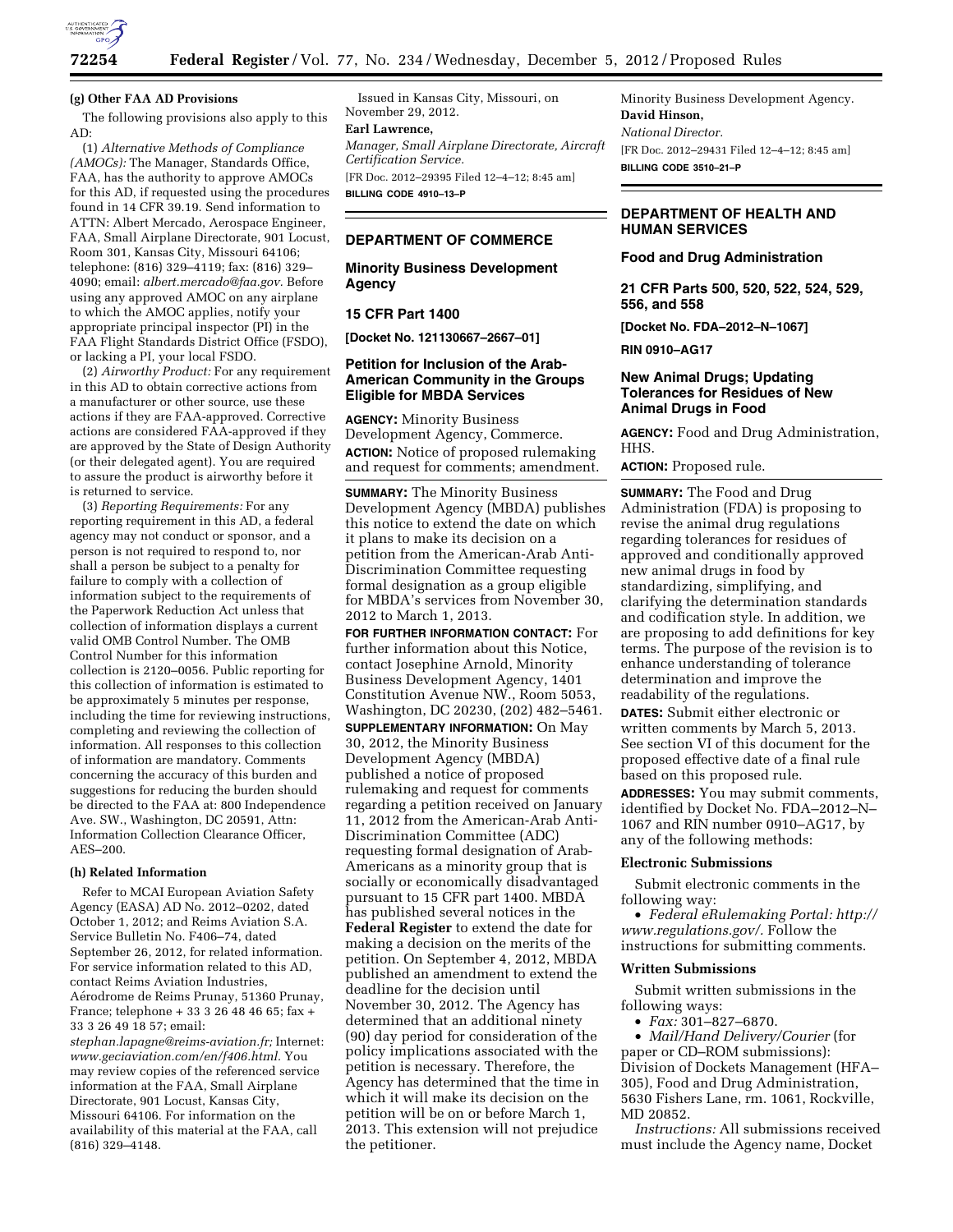No. FDA–2012–N–1067, and Regulatory Information Number (RIN) 0910–AG17 for this rulemaking. All comments received may be posted without change to *[http://www.regulations.gov,](http://www.regulations.gov)* including any personal information provided. For additional information on submitting comments, see the ''Comments'' heading of the **SUPPLEMENTARY INFORMATION** section of this document.

*Docket:* For access to the docket to read background documents or comments received, go to *[http://](http://www.regulations.gov)  [www.regulations.gov](http://www.regulations.gov)* and insert the docket number, found in brackets in the heading of this document, into the ''Search'' box and follow the prompts and/or go to the Division of Dockets Management, 5630 Fishers Lane, rm. 1061, Rockville, MD 20852.

# **FOR FURTHER INFORMATION CONTACT:**

Dong Yan, Center for Veterinary Medicine (HFV–151), Food and Drug Administration, 7500 Standish Pl., Rockville, MD 20855, 240–276–8117, email: *[dong.yan@fda.hhs.gov.](mailto:dong.yan@fda.hhs.gov)* 

#### **SUPPLEMENTARY INFORMATION:**

#### **I. Background**

Sections 512(b)(1)(H), 512(i), and 571(a)(2)(A) of the Federal Food, Drug, and Cosmetic Act (the FD&C Act) (21 U.S.C. 360b(b)(1)(H), 360b(i), and 360ccc(a)(2)(A)) provide the authority for the Secretary of Health and Human Services (the Secretary) to establish and publish regulations setting tolerances for residues of approved and conditionally approved new animal drugs. The Secretary delegated this authority to the Commissioner of Food and Drugs. FDA's regulations setting forth the tolerances for residues of new animal drugs in food are codified in part 556 of Title 21 of the Code of Federal Regulations (21 CFR part 556) (40 FR 13802 at 13942, March 27, 1975). The part 556 regulations describe general considerations regarding tolerances for residues of new animal drugs in food in subpart A and specific tolerances for residues of new animal drugs in subpart B. Subpart B has been amended frequently as new animal drugs have been approved for use in foodproducing animals. Food from treated animals with new animal drug residues that exceed established tolerances is adulterated under section 402(a)(2)(C)(ii) of the FD&C Act (21 U.S.C. 342(a)(2)(C)(ii)).

FDA's human food safety evaluation of residues of new animal drugs has evolved over the past 50 years. Before the mid-1970s, FDA based tolerances primarily on a small number of toxicity studies, typically 90-day feeding studies in laboratory animals. From the results

of these studies, FDA determined the ''no-observed-effect-level'' (NOEL). The acceptable daily intake (ADI) for total residue of a drug was calculated by dividing the NOEL by the appropriate safety factor to adjust for the differences between test animals and humans. To calculate the safe concentrations, FDA considered food consumption values and human body weight. Consumption was estimated as a total dietary exposure of 1,500 grams of food per day. Historically, FDA used an average human weight of 50 or 60 kilograms. Because these toxicology studies did not assess lifetime effects (which could only be observed in long-term feeding studies), FDA applied a 2,000-fold safety factor to the NOELs. FDA generally set the tolerance for 'negligible'' residues of these drugs at 0.1 part per million (ppm) in muscle and 10 parts per billion in milk, even if the computed tolerance exceeded the calculated values.

In later years, FDA assigned what it called ''finite tolerances.'' Finite tolerances were calculated using procedures similar to those described previously, except, unlike tolerances set for ''negligible'' residues, finite tolerances were set at the calculated level. Finite tolerances had to be supported, at a minimum, by lifetime feeding studies in two rodent species, a 6-month or longer study in a non-rodent mammalian species, and a threegeneration reproduction study. Because finite tolerances were based on more extensive studies, FDA generally applied a lower (100-fold) safety factor in calculating the ADI.

The earliest established tolerances generally referred to the parent drug. Consequently, residue chemistry studies, including residue depletion studies that served as the basis for assigning withdrawal periods for tissues and for milk (milk discard time), and the analytical methods used to measure residue levels focused on the parent drug.

From the mid-1970s to the present, FDA's human food safety evaluation of animal drug residues has evolved with advancements in science. As a result, the procedures described in the existing § 556.1 for setting drug tolerances no longer accurately reflect current regulatory science. In addition, current part 556 employs a patchwork of various styles for listing tolerances that have evolved over the past 40 years. As a result, the listings in part 556 are not uniform in format, and, in some instances, do not provide all relevant information in a consistent manner. For example, the regulations provide the ADI and safe concentrations for some,

but not all, drugs. In addition, the regulations list some tolerances as being for ''negligible'' residue, and others as ''no residue,'' ''zero,'' or ''not required,'' but they do not explain what these important terms mean. The proposed rule addresses these inconsistencies by simplifying and standardizing the determination standards and codification style and by adding definitions for key terms.

#### **II. Description of Proposed Rule**

FDA proposes to revise part 556 by standardizing and simplifying the codification style and adding definitions for key terms. First, proposed § 556.1 provides a revised scope for part 556. Second, proposed § 556.3 provides definitions of key terms FDA uses in the regulations. Third, proposed § 556.5 explains the general considerations for using the tolerance information for veterinary drug residues. Finally, FDA proposes a uniform format for listing tolerances in subpart B, by, among other things, removing obsolete or confusing terms and cross-referencing tolerances to the approved conditions of use for that new animal drug.

#### *A. Subpart A—General Provisions*

# 1. Scope (Proposed § 556.1)

FDA proposes to delete existing § 556.1 ("General considerations; tolerances for residues of new animal drugs in food'') and replace it with a description of the scope. FDA proposes to discuss general considerations for setting tolerances in new § 556.5.

Proposed § 556.1 reiterates the requirement in sections 512(b)(1)(H) and 571(a)(2)(A) of the FD&C Act that applicants seeking approval or conditional approval of new animal drugs must submit a proposed tolerance as part of new animal drug applications when necessary to assure that the proposed use of the new animal drug will be safe. The proposed section states that FDA assigns tolerances for animal drugs used in food-producing animals as part of the application approval process and then codifies them in subpart B of part 556. Proposed § 556.1 also clarifies that compounds that have been found to be carcinogenic are regulated under subpart E of part 500 (21 CFR part 500).

# 2. Definitions (Proposed § 556.3)

FDA proposes to define in § 556.3 certain key terms used in animal drug residue chemistry and some terms frequently used in part 556. In the proposed rule, the definitions appear in alphabetical order. In this preamble, the definitions are discussed in an order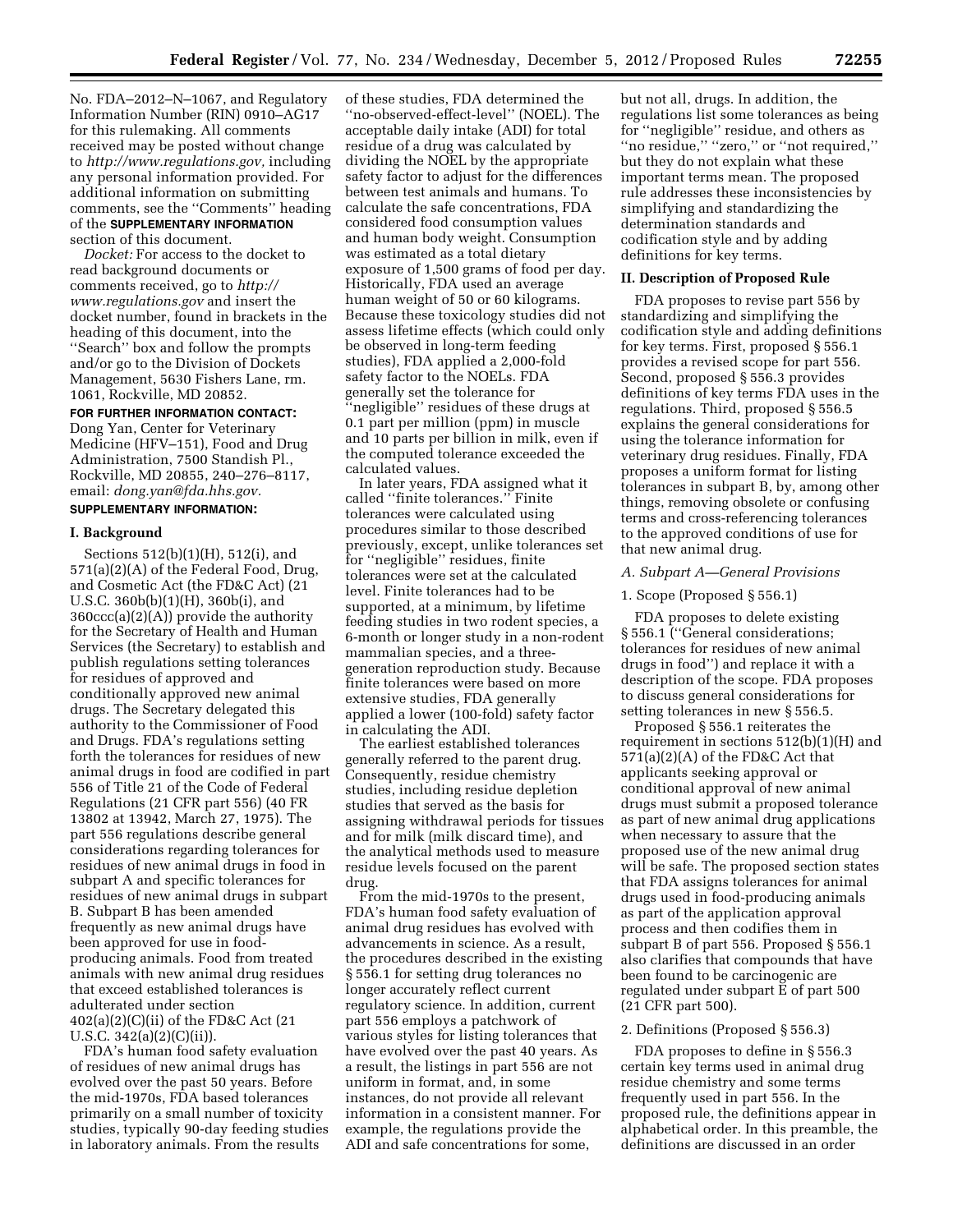that facilitates the explanation of the interrelated concepts the terms represent.

a. *Terms related to determining tolerances.* FDA's human food safety evaluation focuses on residues of new animal drugs in the edible tissues of the treated animal. FDA proposes to define ''edible tissues'' as muscle, liver, kidney, fat, skin with fat in natural proportions, whole eggs, whole milk, and honey. FDA proposes to define ''residue,'' as it is defined in 21 CFR 530.3, to mean any compound present in edible tissues that results from the use of a drug, and includes the drug, its metabolites, and any other substance formed in or on food because of the drug's use. Under the proposed rule, the ''total residue'' includes every residue of a given drug. FDA proposes to define total residue as the aggregate of all compounds that result from the use of an animal drug, including the drug, its metabolites, and any other substances formed in or on food because of such drug use.

Under the proposal, the definition of a NOEL means the highest dose level of a drug tested that produces no observable effects. ADI means the amount of total residue that can safely be consumed per day over a human's lifetime. The ADI is calculated by dividing the NOEL (from the most appropriate toxicological study) by a safety factor. The safety factor reflects, among other things, the extrapolation of long-term effects from shorter-term exposures, extrapolation of animal data to humans, and variability in sensitivity among human populations. Sometimes, the concept of an ''acceptable singledose intake'' or ''ASDI'' is used to calculate tolerances. FDA is proposing to define ''ASDI'' as the amount of total residue that may safely be consumed in a single meal. The ASDI may be used to derive the tolerance for residues of a drug at an injection site where the drug is administered according to the label.

Under the proposed rule, a ''tolerance'' means the maximum concentration of a marker residue or other residue indicated for monitoring that can legally remain in a specific edible tissue of a treated animal. A ''marker residue'' means the residue selected for assay by the regulatory method. In general, the marker residue is a subset of the total residue; for example, the marker residue could be the parent drug, a metabolite, or a combination of residues. The concentration of the marker residue in the target tissue is in a known relationship to the concentration of the total residue in the target tissue. The ''regulatory method'' means the

aggregate of all experimental procedures for measuring and confirming the presence of the marker residue in the target tissue of the target animal. The ''target tissue'' means the edible tissue selected to monitor for residues in the target animals. When the marker residue or other residue indicated for monitoring is at or below the tolerance in the target tissue, the total drug residues in all the edible tissues (excluding milk and eggs unless otherwise specified) should be at or below the safe concentration.

b. *Terms used to characterize tolerances.* In the past, FDA has used several terms to characterize tolerances in part 556, including ''zero,'' ''no residue,'' ''not required,'' and ''not needed'' but has not included clear definitions in part 556 for these important terms. Because the differences in these terms has not always been evident, FDA is proposing to amend part 556 by eliminating redundant terminology and adding definitions for the terms that the Agency intends to continue using to help ensure that going forward the terms will be uniformly applied by the Agency and understood by the public.

First, over the years, many people have mistakenly believed the term "zero" with respect to tolerances to mean there could be no residue remaining in an edible tissue. However, FDA acknowledges that some residue will remain in the animal, even if below a detectable level, and that a complete lack of drug residue is not achievable. In approving certain animal drugs, FDA assigned a ''zero'' tolerance, with ''zero'' meaning that no residues could be detected using the approved analytical method to detect residues of that drug. Often, the analytical method chosen to determine ''zero'' represented the limit of technology at the time. FDA no longer assigns ''zero'' tolerances for new approvals, but instead assigns a tolerance for a drug based on a toxicological and residue chemistry evaluation (see proposed § 556.5). However, FDA is not proposing to remove the previously assigned ''zero'' tolerances from the regulations at this time.

Second, FDA uses the term ''no residue'' to apply specifically to compounds of carcinogenic concern. Under section 512(d)(1)(I) of the FD&C Act, ''no residue'' of any drug that induces cancer when ingested by man or animal is allowed in any edible tissue of a food-producing animal, when tested using methods of examination prescribed or approved by FDA. FDA historically has interpreted the term ''no residue'' to mean that any residue in the

target tissue must be non-detectable or below the limit of detection of the approved regulatory method (67 FR 78172, December 23, 2002). Consistent with this interpretation, FDA is proposing to define ''no residue'' to mean that the marker residue is below the limit of detection using the approved regulatory method. FDA is proposing to add this definition to § 500.82 under subpart E entitled ''Regulation of Carcinogenic Compounds Used in Food-Producing Animals.''

Third, FDA previously approved some animal drugs with a waiver of the requirement for a tolerance (*i.e.,* a tolerance was ''not required'' or ''not needed'') because they met two conditions in place at the time they were evaluated by FDA. The first condition was an assurance that residues would deplete to or below safe levels by zero-day withdrawal (*i.e.,* no withdrawal period was needed), or that an adequate withdrawal period was inherent in the proposed conditions of drug use. The second condition was a rapid depletion of residues, so there was no concern about residues resulting from misuse or overdosing. Sometimes the codified tolerance listings described these situations as ones where a tolerance was ''not needed''; other times the phrase ''not required'' was used to convey the same meaning. To ensure consistency, FDA proposes to revise part 556 to delete descriptions of tolerances as ''not needed'' and replace such designations with the term ''not required.''

Fourth, in the past, when a drug was approved with a zero withdrawal period, FDA would not set a tolerance for the particular drug. Historically, FDA generally recommended that a sponsor of a drug seeking a zero withdrawal period conduct a total residue depletion study in which target animals were dosed with 1.5 to 2 times the recommended maximum dose of drug to simulate overdosing. If a zero withdrawal period was approved, FDA would not set a tolerance for the drug.

Currently, FDA continues to recommend these total residue depletion studies when sponsors propose zero withdrawal periods, but, when possible, FDA sets a tolerance for these drugs. Infrequently, circumstances preclude FDA from setting a tolerance. For example, some drugs may be poorly absorbed and/or metabolized rapidly to such an extent as to make selection of an analyte impractical or impossible. In these uncommon cases, FDA proposes to use the term ''not required'' when describing the tolerance.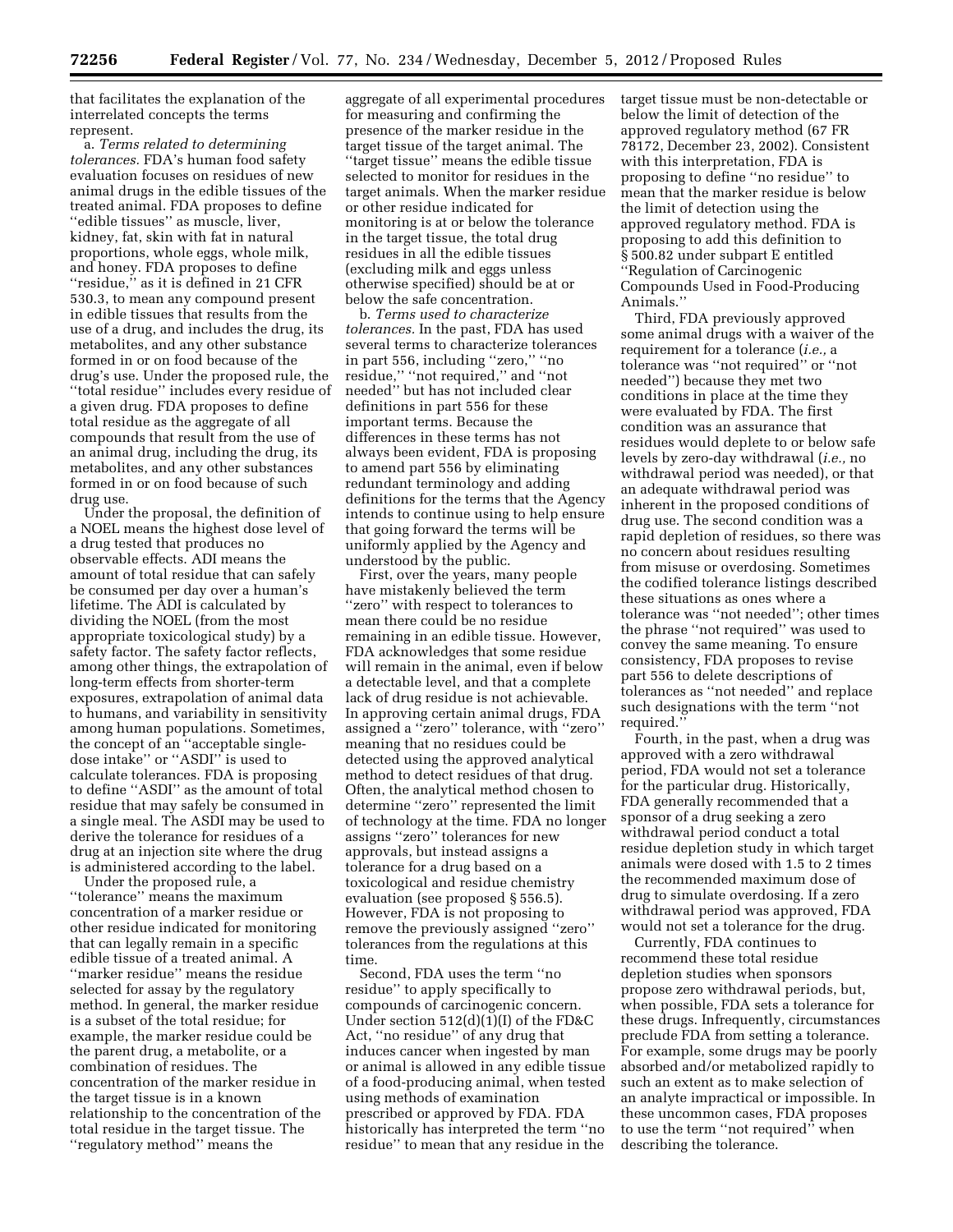FDA is proposing to define ''not required'' with respect to tolerances as indicating that at the time of approval, the drug met one of the following conditions: (1) No withdrawal period (*i.e.,* zero withdrawal) was necessary for residues of the drug to deplete to or below the concentrations considered to be safe or an adequate withdrawal period was inherent in the proposed drug use, and there was no concern about residues resulting from misuse or overdosing; or (2) the drug qualified for a zero withdrawal period because it was poorly absorbed or metabolized rapidly to such an extent as to make selection of an analyte impractical or impossible.

3. General Considerations (Proposed § 556.5)

Proposed § 556.5(a) states that tolerances published in subpart B of part 556 pertain only to the species and production classes of the animal for which the drug use has been approved or conditionally approved. The proposed rule provides the approved use and conditionally approved use conditions, including species and production classes, in each tolerance listing under ''(c) *Related conditions of use.''* Tolerances are not provided for extralabel (*e.g.,* use in species or production classes in which the drug is not approved for use.) Extralabel use resulting in any residue above an established safe level or tolerance is unlawful and renders the drug product adulterated under section 501(a)(5) of the FD&C Act (21 U.S.C. 351(a)(5)), in that it is unsafe within the meaning of section 512 of the FD&C Act.

Proposed § 556.5(b) states that all tolerances refer to the concentrations of a marker residue, or other residue indicated for monitoring, permitted in uncooked tissues.

Proposed § 556.5(c) states that a finding that the concentration of a marker residue is at or below the tolerance in the target tissue from a tested animal indicates that all edible tissues (excluding milk and eggs unless otherwise specified) from that animal are safe. In the proposed listing format, if a listed tolerance is linked to a target tissue, the phrase ''target tissue'' will appear in parentheses immediately after the identified tissue. If a listed tolerance is not expressly linked to a target tissue, then the tolerance is meant to apply only to the named edible tissue, and inferences cannot be made about the safety of the other edible tissues from the target animal.

Proposed § 556.5(d) states that FDA requires that a drug sponsor develop a regulatory method to measure drug residues in edible tissues of approved

target species at concentrations around the tolerance as provided in § 514.1(b)(7) of this chapter. The tolerance is directly tied to the approved regulatory method because FDA determines the tolerance using data collected with that method.

# *B. Subpart B—Specific Tolerances for Residues of Approved and Conditionally Approved New Animal Drugs*

FDA proposes a uniform format for the individual drug tolerance listings in subpart B. FDA would list the ADI and ASDI if they are available. If the ADI and ASDI are both unavailable, FDA would reserve paragraph (a) for future use. FDA would list tolerances in paragraph (b) for each edible tissue for each species, as appropriate. When a tolerance listing states ''edible tissues,'' it would mean all edible tissues of that species unless otherwise specified. FDA intends the revised paragraph (c) to help readers locate approved or conditionally approved uses of each drug and to identify the form of the drug (*e.g.,* free acid or base, salt, hydrate).

FDA proposes to revise subpart B by deleting tolerances for certain drugs (or species of animals) whose approvals have been withdrawn, but the corresponding tolerances were not removed from the part 556 listing; and adding tolerances for approved drugs not previously listed in this subpart. Specifically, FDA proposes to delete the tolerances for clopidol for all species other than chickens and turkeys (§ 556.160) and nystatin for swine (§ 556.470). FDA proposes to add tolerance listings for: Azaperone, bambermycins, coumaphos, efrotomycin, fenprostalene (swine), fenthion, flurogestone, and poloxalene.

Note that some listings provide more than one tolerance. For example, tilmicosin in cattle  $(\S 556.735(b)(1))$ includes the following information: A marker residue (tilmicosin), a target tissue (liver), a tolerance of 1.2 ppm for tilmicosin in liver of cattle, and a tolerance of 0.1 ppm for tilmicosin in muscle of cattle.

This means that if the concentration of tilmicosin in the liver of a treated animal is at or below 1.2 ppm, all the edible tissues (excluding milk and eggs unless otherwise specified) from the animal are considered to be safe if ingested daily by humans over a lifetime. If the concentration of tilmicosin is assayed for only the muscle tissue and the concentration is at or below 0.1 ppm, the muscle tissue from the animal is considered to be safe if ingested daily by humans over a lifetime. Because muscle is not the

target tissue, the tilmicosin concentration in muscle alone does not predict residue safety for the other edible tissues.

# *C. Other Proposed Changes to Part 556*

This proposal includes other changes to the current part 556 regulations. First, FDA proposes to delete salt designations from the tolerance listings in subpart B. For example, maduramicin ammonium, morantel tartrate, and sulfabromomethazine sodium will be listed as maduramicin, morantel, and sulfabromomethazine, respectively. FDA proposes this change for several reasons. The residues derived from salt formulations and hydrated forms of a given drug are the same. In addition, the approved regulatory methods ordinarily measure the free drug, a metabolite, or some combination of residues, not the salts. FDA also believes such a simplification of tolerance listings will improve their readability. However, when FDA lists the ADI for a compound, the specific compound that was administered in the pivotal toxicological feeding study will be indicated, as toxicological outcome could be affected by salt formulation.

Second, FDA proposes to crossreference drug tolerances in part 556 to the approved or conditionally approved conditions of use listed in 21 CFR parts 516, 520, 522, 524, 526, 529, and 558. These listings specify the drug, salt, dosage form, and indications for use (amount, animal species/production class, and limitations) of approved or conditionally approved animal drug products. In conjunction with adding these cross-references, FDA proposes to remove references to production classes from tolerance listings in subpart B. In a few past instances, FDA codified tolerances specifying the production class (*e.g.,* beef or dairy cattle) of foodproducing species. This was done in an effort to be consistent with the listed approved conditions of use, but for only a few animal drugs listed in part 556.

FDA also proposes to delete safe concentrations from the tolerance listings in part 556. Although tolerances have been codified using the total residue, target tissue, and marker residue concepts for about 25 years, the particular types of information codified have varied. For some drugs, FDA listed only tolerances. For other drugs, FDA listed safe concentrations as well as tolerances, leading some readers to misinterpret the safe concentrations as tolerances. Because a tolerance can be a small fraction of the safe concentration, such a misunderstanding could lead to referencing an incorrect residue safety standard for a specific drug. FDA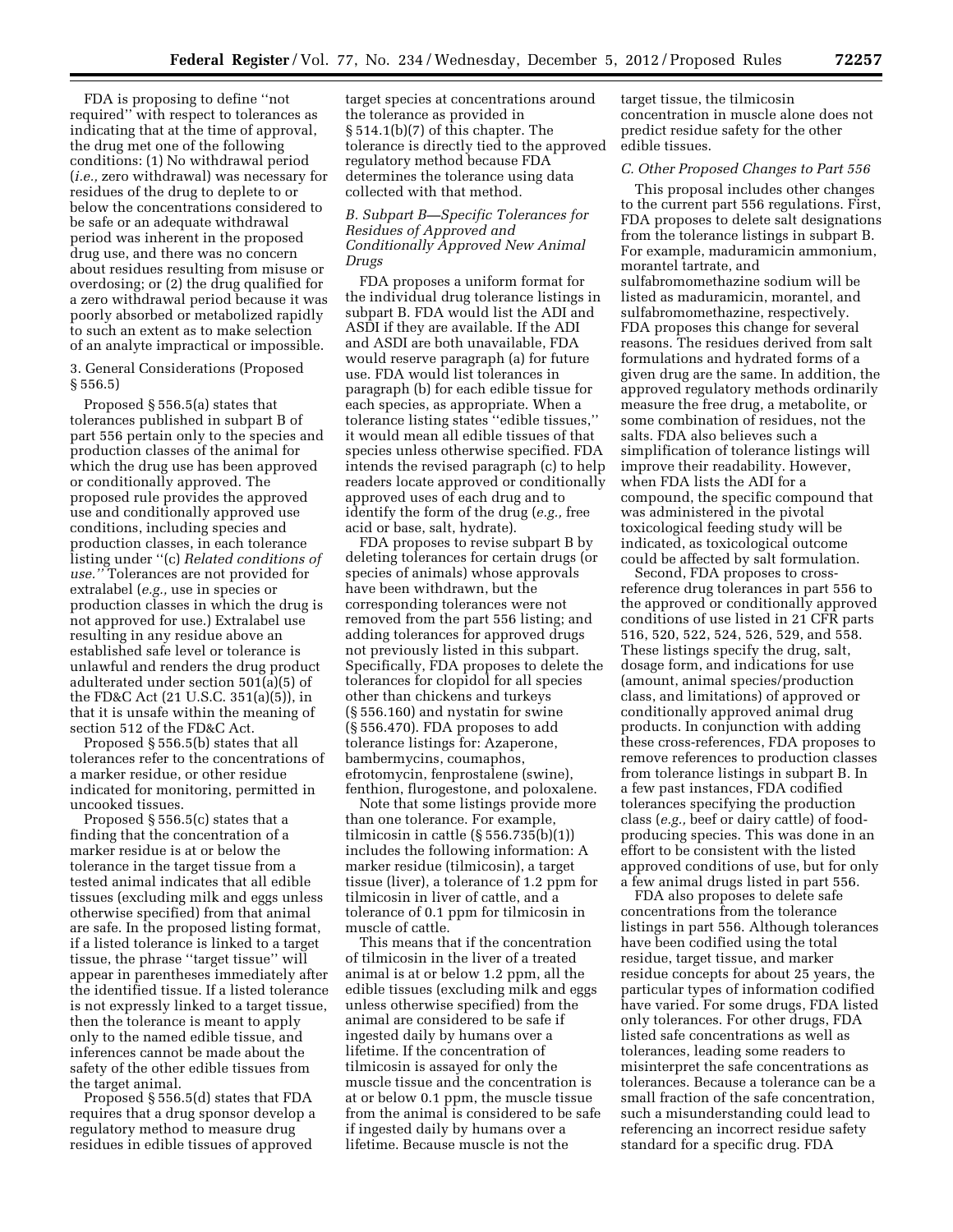tentatively concludes that removing safe concentrations from the codified listings will reduce the potential for this confusion. The Agency invites comment on this removal.

Further, FDA proposes to remove the word ''negligible'' from tolerance citations, because the word is outdated. A tolerance is the maximum concentration of a new animal drug residue that can legally remain in an edible tissue of a treated animal and raise no concern for human food safety. In other words, by definition, a tolerance essentially represents the negligible level of residue. Therefore, FDA no longer uses the word

''negligible'' to characterize residues. Finally, FDA is proposing to delete the word ''uncooked'' from the individual listings in subpart B. Because the general considerations and the proposed definition of tolerance clarifies that all tolerances refer to the concentrations of the marker residue, or other residues indicated for monitoring, permitted in uncooked edible tissues, including the word ''uncooked'' in individual listings is no longer necessary.

FDA seeks comment on the proposed changes to part 556. In particular, the Agency is interested to know if the reorganization and standardization of content enhances the clarity and utility of part 556 and if the definitions of terms are clear and understandable. FDA does not, however, seek comment on the numerical drug residue tolerance values listed in subpart B as these values were determined by FDA in conjunction with the approval or conditional approval of each new animal drug application and, as such, are not the subject of public comment. An exception would be the notation of a technical error where the numerical value cited in the published document does not conform to an approved application or application for conditional approval.

#### **III. Environmental Impact**

The Agency has determined under 21 CFR 25.30(i) that this action is of a type that does not individually or cumulatively have a significant effect on the human environment. Therefore, neither an environmental assessment nor an environmental impact statement is required.

# **IV. Analysis of Impacts**

FDA has examined the impacts of the proposed rule under Executive Order 12866, Executive Order 13563, the Regulatory Flexibility Act (5 U.S.C. 601–612), and the Unfunded Mandates Reform Act of 1995 (Pub. L. 104–4).

Executive Orders 12866 and 13563 direct Agencies to assess all costs and benefits of available regulatory alternatives and, when regulation is necessary, to select regulatory approaches that maximize net benefits (including potential economic, environmental, public health and safety, and other advantages; distributive impacts; and equity). The Agency believes that this proposed rule is not a significant regulatory action as defined by the Executive Order 12866.

The Regulatory Flexibility Act requires Agencies to analyze regulatory options that would minimize any significant impact of a rule on small entities. Because this proposed rule would not impose compliance costs on the current or future sponsors of any approved and conditionally approved new animal drugs, the Agency proposes to certify that the final rule will not have a significant economic impact on a substantial number of small entities.

Section 202(a) of the Unfunded Mandates Reform Act of 1995 requires that Agencies prepare a written statement, which includes an assessment of anticipated costs and benefits, before proposing ''any rule that includes any Federal mandate that may result in the expenditure by State, local, and tribal governments, in the aggregate, or by the private sector, of \$100,000,000 or more (adjusted annually for inflation) in any one year.'' The current threshold after adjustment for inflation is \$139 million, using the most current (2011) Implicit Price Deflator for the Gross Domestic Product. FDA does not expect this proposed rule to result in any 1 year expenditure that would meet or exceed this amount.

# **V. Federalism**

FDA has analyzed this proposed rule in accordance with the principles set forth in Executive Order 13132. FDA has determined that the proposed rule, if finalized, would not contain policies that would have substantial direct effects on the States, on the relationship between the National Government and the States, or on the distribution of power and responsibilities among the various levels of government. Accordingly, the Agency tentatively concludes that the proposed rule does not contain policies that have federalism implications as defined in the Executive order and, consequently, a federalism summary impact statement is not required.

#### **VI. Paperwork Reduction Act of 1995**

FDA tentatively concludes that this proposed rule contains no new collections of information. Therefore,

clearance by the Office of Management and Budget under the Paperwork Reduction Act of 1995 (44 U.S.C. 3501– 3520) is not required.

#### **VII. Proposed Effective Date**

FDA is proposing that any final rule that may issue based on this proposal be effective 60 days after the date of its publication in the **Federal Register**.

#### **VIII. Comments**

Interested persons may submit either written comments regarding this document to the Division of Dockets Management (see **ADDRESSES**) or electronic comments to *[http://](http://www.regulations.gov) [www.regulations.gov.](http://www.regulations.gov)* It is only necessary to send one set of comments. Identify comments with the docket number found in brackets in the heading of this document. Received comments may be seen in the Division of Dockets Management between 9 a.m. and 4 p.m., Monday through Friday, and will be posted to the docket at *[http://](http://www.regulations.gov) [www.regulations.gov.](http://www.regulations.gov)* 

#### **List of Subjects**

#### *21 CFR Part 500*

Animal drugs, Animal feeds, Cancer, Labeling, Packaging and containers, Polychlorinated biphenyls (PCBs).

*21 CFR Parts 520, 522, 524, and 529* 

Animal drugs.

*21 CFR Part 556* 

Animal drugs, Foods.

*21 CFR Part 558* 

Animal drugs, Animal feeds.

Therefore, under the Federal Food, Drug, and Cosmetic Act and under authority delegated to the Commissioner of Food and Drugs, it is proposed that 21 CFR chapter I, subchapter E, be amended as follows:

#### **PART 500—GENERAL**

1. The authority citation for 21 CFR part 500 continues to read as follows:

**Authority:** 21 U.S.C. 321, 331, 342, 343, 348, 351, 352, 353, 360b, 371, 379e.

2. Amend § 500.82, in paragraph (b), by alphabetically adding a definition for ''no residue'' to read as follows:

#### **§ 500.82 Definitions.**

- \* \* \* \* \*
	- (b) \* \* \*

*No residue* means the marker residue is below the limit of detection using the approved regulatory method. The ''no residue'' designation applies only to compounds of carcinogenic concern.

\* \* \* \* \*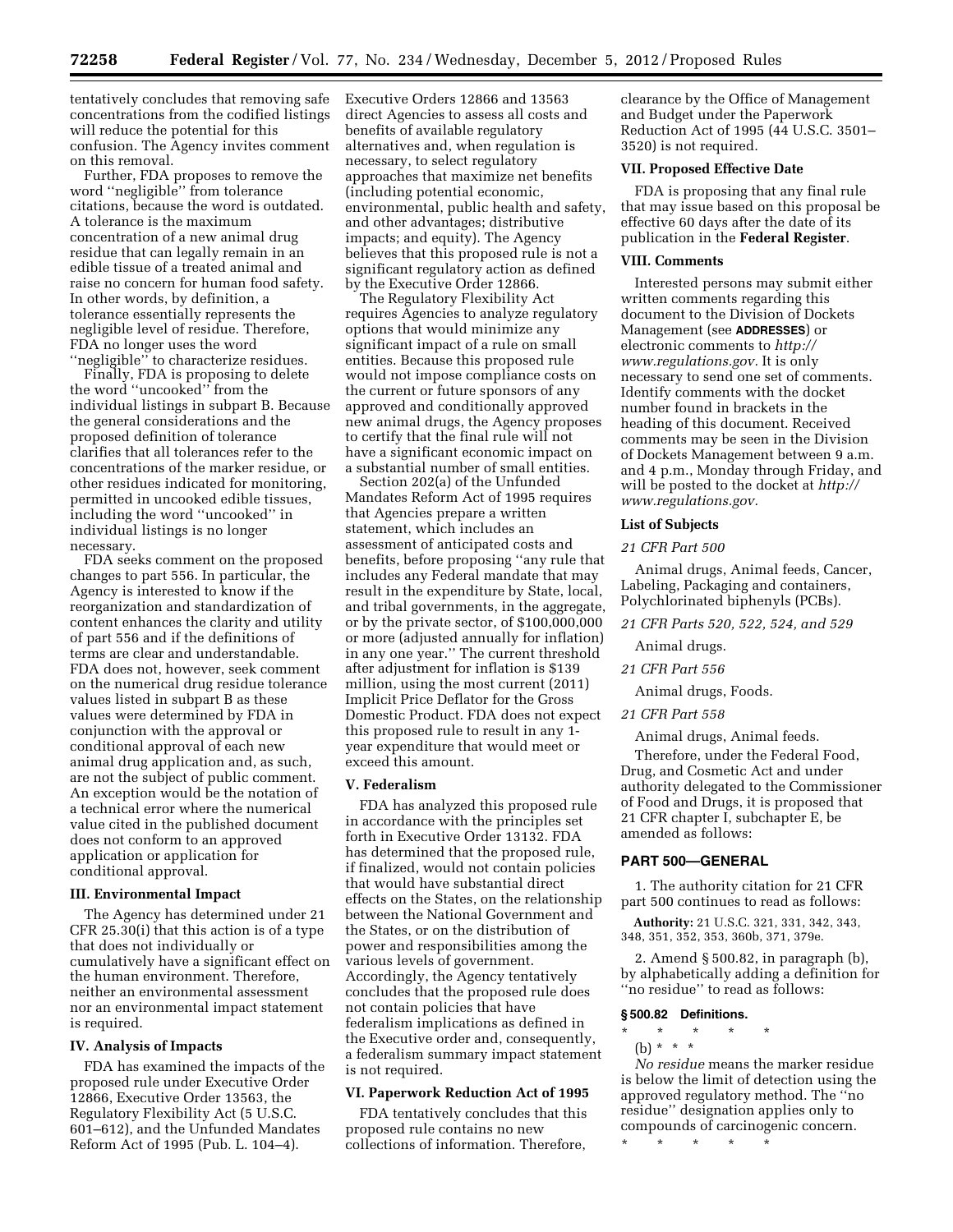# **PART 520—ORAL DOSAGE FORM NEW ANIMAL DRUGS**

3. The authority citation for 21 CFR part 520 continues to read as follows:

**Authority:** 21 U.S.C. 360b.

4. In § 520.1840, revise paragraph (c) to read as follows:

# **§ 520.1840 Poloxalene.**

\* \* \* \* \* (c) *Related tolerances.* See § 556.517 of this chapter.

\* \* \* \* \* 5. In § 520.2640, revise paragraph (c) to read as follows:

## **§ 520.2640 Tylosin.**

\* \* \* \* \* (c) *Related tolerances.* See § 556.746 of this chapter.

\* \* \* \* \*

# **PART 522—IMPLANTATION OR INJECTABLE DOSAGE FORM NEW ANIMAL DRUGS**

6. The authority citation for 21 CFR part 522 continues to read as follows:

**Authority:** 21 U.S.C. 360b.

7. In § 522.770, revise paragraph (c) to read as follows:

# **§ 522.770 Doramectin.**

\* \* \* \* \* (c) *Related tolerances.* See § 556.222 of this chapter.

\* \* \* \* \*

8. In § 522.2640, revise paragraph (d) to read as follows:

# **§ 522.2640 Tylosin.**

\* \* \* \* \* (d) *Related tolerances.* See § 556.746 of this chapter.

\* \* \* \* \*

# **PART 524—OPHTHALMIC AND TOPICAL DOSAGE FORM NEW ANIMAL DRUGS**

9. The authority citation for 21 CFR part 524 continues to read as follows:

**Authority:** 21 U.S.C. 360b.

10. In § 524.920, revise paragraph (c)(4) to read as follows:

#### **§ 524.920 Fenthion.**

\* \* \* \* \*  $(c) * * * *$ (4) *Related tolerances.* See § 556.280 of this chapter. \* \* \* \* \*

# **PART 529—CERTAIN OTHER DOSAGE FORM NEW ANIMAL DRUGS**

11. The authority citation for 21 CFR part 529 continues to read as follows:

**Authority:** 21 U.S.C. 360b.

12. In § 529.1003, add paragraph (d) to read as follows:

#### **§ 529.1003 Flurogestone acetateimpregnated vaginal sponge.**

\* \* \* \* \* (d) *Related tolerances.* See § 556.290 of this chapter.

# **PART 556—TOLERANCES FOR RESIDUES OF NEW ANIMAL DRUGS IN FOOD**

13. The authority citation for 21 CFR part 556 is revised to read as follows:

**Authority:** 21 U.S.C. 342, 360b, 360ccc,

371. 14. Revise part 556 to read as follows:

# **Subpart A—General Provisions**

Sec.

556.1 Scope.

556.3 Definitions. 556.5 General considerations.

# **Subpart B—Specific Tolerances for Residues of Approved and Conditionally Approved New Animal Drugs**

Sec. 556.34 Albendazole. 556.36 Altrenogest. Amoxicillin. 556.40 Ampicillin. 556.50 Amprolium. Apramycin. 556.60 Arsenic. Azaperone. 556.70 Bacitracin. 556.75 Bambermycins. 556.100 Carbadox.<br>556.110 Carbomyc 556.110 Carbomycin. Ceftiofur. 556.115 Cephapirin. 556.120 Chlorhexidine. 556.150 Chlortetracycline.<br>556.160 Clopidol. Clopidol. 556.163 Clorsulon. 556.165 Cloxacillin. 556.167 Colistimethate.<br>556.168 Coumaphos. Coumaphos. 556.169 Danofloxacin. 556.170 Decoquinate. Dichlorvos. 556.185 Diclazuril. 556.200 Dihydrostreptomycin. 556.222 Doramectin. Efrotomycin. 556.226 Enrofloxacin. 556.227 Eprinomectin. 556.230 Erythromycin. 556.240 Estradiol and related esters. 556.260 Ethopabate.<br>556.273 Eamphur 556.273 Famphur. 556.275 Fenbendazole. Fenprostalene. 556.280 Fenthion. 556.283 Florfenicol. 556.286 Flunixin. Flurogestone. 556.292 Gamithromycin. 556.300 Gentamicin. 556.304 Gonadotropin. Halofuginone. 556.310 Haloxon.

556.330 Hygromycin B. 556.344 Ivermectin. 556.346 Laidlomycin. 556.347 Lasalocid.<br>556.350 Levamisol Levamisole. 556.360 Lincomycin. Maduramicin. 556.380 Melengestrol. 556.410 Metoserpate. 556.420 Monensin.<br>556.425 Morantel 556.425 Morantel. Moxidectin. 556.428 Narasin. 556.430 Neomycin. 556.440 Nequinate. 556.445 Nicarbazin. 556.460 Novobiocin. 556.470 Nystatin.<br>556.480 Oleandor Oleandomycin. 556.490 Ormetoprim. 556.495 Oxfendazole. 556.500 Oxytetracycline. Penicillin. 556.513 Piperazine. 556.515 Pirlimycin. 556.517 Poloxalene. Progesterone. 556.560 Pyrantel.<br>556.570 Ractonan 556.570 Ractopamine. 556.580 Robenidine. 556.592 Salinomycin. 556.597 Semduramicin.<br>556.600 Spectinomycin. 556.600 Spectinomycin. Streptomycin. 556.620 Sulfabromomethazine. 556.625 Sulfachloropyrazine. Sulfachlorpyridazine. 556.640 Sulfadimethoxine. 556.650 Sulfaethoxypyridazine. 556.660 Sulfamerazine. 556.670 Sulfamethazine. Sulfaquinoxaline. 556.690 Sulfathiazole. 556.700 Sulfomyxin.<br>556.710 Testosterone Testosterone. 556.720 Tetracycline. Thiabendazole. 556.733 Tildipirosin. 556.735 Tilmicosin. Tiamulin. 556.739 Trenbolone. Tripelennamine. 556.745 Tulathromycin. 556.746 Tylosin. 556.748 Tylvalosin. Virginiamycin. 556.760 Zeranol. 556.765 Zilpaterol. 556.770 Zoalene.

#### **Subpart A—General Provisions**

#### **§ 556.1 Scope.**

(a) The Federal Food, Drug, and Cosmetic Act requires an applicant seeking approval or conditional approval of a new animal drug to submit a proposed tolerance as part of its new animal drug application when such a tolerance is needed to assure that the proposed use of the new animal drug will be safe (see sections 512(b)(1)(H) and 571(a)(2)(A) of the Federal Food, Drug, and Cosmetic Act). FDA assigns tolerances for animal drugs used in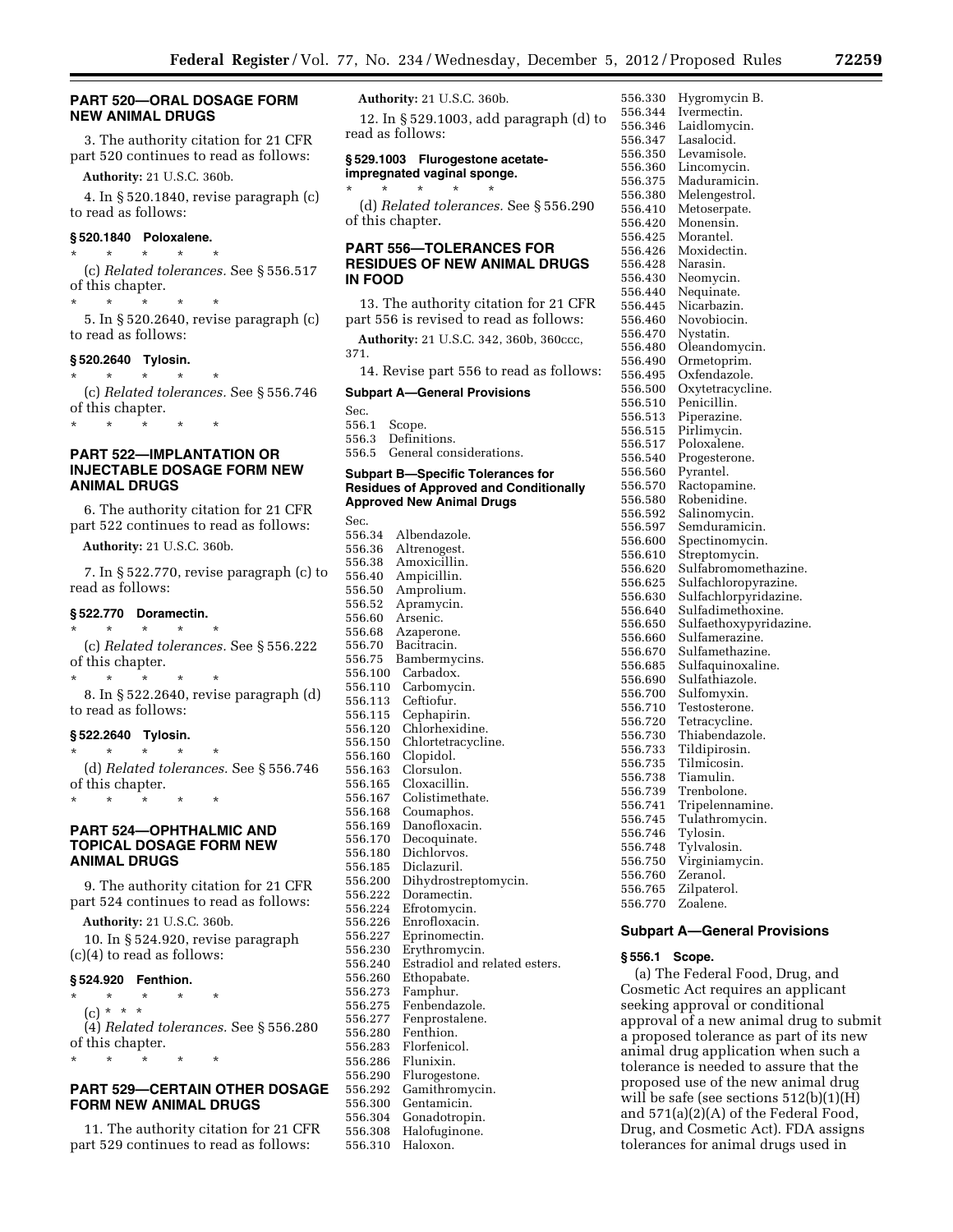food-producing animals as part of the application approval process. Tolerances for approved and conditionally approved new animal drugs are codified in subpart B of this part.

(b) Compounds that have been found to be carcinogenic are regulated under subpart E of part 500 of this chapter.

#### **§ 556.3 Definitions.**

As used in this part:

*Acceptable daily intake (ADI)* means the amount of total residue that can safely be consumed per day over a human's lifetime without adverse health effect. The ADI is calculated by dividing the no-observed-effect-level (NOEL) (from the most appropriate toxicological study) by a safety factor. The safety factor reflects, among other things, the extrapolation of long-term effects from shorter-term exposures, extrapolation of animal data to humans, and variability in sensitivity among human populations.

*Acceptable single-dose intake (ASDI)*  means the amount of total residue that may safely be consumed in a single meal. The ASDI may be used to derive the tolerance for residue of the drug at the injection site where the drug is administered according to the label.

*Edible tissues* means muscle, liver, kidney, fat, skin with fat in natural proportions, whole eggs, whole milk, and honey.

*Marker residue* means the residue selected for assay by the regulatory method whose concentration in the target tissue is in a known relationship to the concentration of the total residue in the target tissue. A finding that the concentration of marker residue is at or below the tolerance in the target tissue from a tested animal indicates that all edible tissues (excluding milk and eggs unless otherwise specified) from that animal are safe.

*mg/kg* means milligrams per kilogram. *No-Observed-Effect Level (NOEL)* 

means the highest dose level of a drug tested that produces no observable effects.

*Not required,* in reference to tolerances in this part, means that at the time of approval, the drug met one of the following conditions:

(1) No withdrawal period (*i.e.* zero withdrawal) was necessary for residues of the drug to deplete to or below the concentrations considered to be safe or an adequate withdrawal period was inherent in the proposed drug use, and there was no concern about residues resulting from misuse or overdosing; or

(2) The drug qualified for a zero withdrawal period because it was poorly absorbed or metabolized rapidly so as to make selection of an analyte impractical or impossible.

*ppb* means parts per billion (equivalent to nanograms per gram (ng/ g) or  $\mu$ g/kg).

*ppm* means parts per million (equivalent to micrograms per gram  $\mu$ g/ g) or mg/kg).

*ppt* means parts per trillion (equivalent to picograms per gram (pg/ g) or nanograms per kilogram (ng/kg)).

*Regulatory method* means the aggregate of all experimental procedures for measuring and confirming the presence of the marker residue in the target tissue of the target animal.

*Residue* means any compound present in edible tissues that results from the use of a drug, and includes the drug, its metabolites, and any other substance formed in or on food because of the drug's use.

*Target tissue* means the edible tissue selected to monitor for residues in the target animals.

*Tolerance* means the maximum concentration of a marker residue, or other residue indicated for monitoring, that can legally remain in a specific edible tissue of a treated animal. (A finding, using the approved regulatory method, that the concentration of the marker residue or other residue indicated for monitoring is present in the target tissue at a concentration at or below the tolerance, indicates that all edible tissues (excluding milk and eggs unless otherwise specified) from the tested animal are safe. All tolerances refer to the concentrations of a marker residue, or other residue indicated for monitoring, permitted in uncooked tissues.)

*Total residue* means the aggregate of all compounds that results from the use of an animal drug, including the drug, its metabolites, and any other substances formed in or on food because of such drug use.

m*g/kg* means microgram per kilogram. *Zero,* in reference to tolerances in this part, means no detectable residues are allowed when using a method of detection prescribed or approved by FDA. Any residue detectable using the prescribed or approved method renders the tissue unsafe.

#### **§ 556.5 General considerations.**

(a) The tolerances listed in subpart B of this part pertain only to the species and production classes of the animal for which the drug use has been approved or conditionally approved. Approved use and conditionally approved use conditions, including the species and production classes of the animals, are cited under paragraph (c) *Related* 

*conditions of use* for each tolerance listing of subpart B of this part.

(b) All tolerances refer to the concentrations of a marker residue, or other residue indicated for monitoring, permitted in uncooked tissues.

(c) After a tolerance is listed, the finding that the concentration of the marker residue in the target tissue from a tested animal is at or below the tolerance indicates that all edible tissues (excluding milk and eggs unless otherwise indicated) from that tested animal are safe for human consumption. If a listed tolerance is not expressly linked to a target tissue, then the tolerance is specific only for the named edible tissue and inferences cannot be made about the safety of the other edible tissues from the tested animal.

(d) FDA requires that a drug sponsor develop a regulatory method to measure drug residues in edible tissues of approved target species at concentrations around the tolerance as provided in § 514.1(b)(7) of this chapter. Because FDA determines the tolerance for the marker residue using data collected with the approved regulatory method, the tolerance is directly tied to that method. Approved regulatory methods are available from the Division of Dockets Management (HFA–305), Food and Drug Administration, 5630 Fishers Lane, rm. 1061, Rockville, MD 20852.

# **Subpart B—Specific Tolerances for Residues of Approved and Conditionally Approved New Animal Drugs**

# **§ 556.34 Albendazole.**

(a) *Acceptable daily intake (ADI).* The ADI for total residue of albendazole is 5 µg/kg of body weight per day.

(b) *Tolerances.* The tolerances for albendazole 2-aminosulfone (marker residue) are:

(1) *Cattle*—(i) *Liver (target tissue):* 0.2 ppm.

(ii) *Muscle:* 0.05 ppm.

- (2) *Sheep*—(i) *Liver (target tissue):*  0.25 ppm.
	- (ii) *Muscle:* 0.05 ppm.

(3) *Goat*—(i) *Liver (target tissue):* 0.25 ppm.

(ii) [Reserved]

(c) *Related conditions of use.* See § 520.45 of this chapter.

#### **§ 556.36 Altrenogest.**

(a) *Acceptable daily intake (ADI).* The ADI for total residue of altrenogest is  $0.04 \mu$ g/kg of body weight per day.

- (b) *Tolerances.* The tolerance for
- altrenogest (the marker residue) is: (1) *Swine*—(i) *Liver (target tissue):* 4

ppb.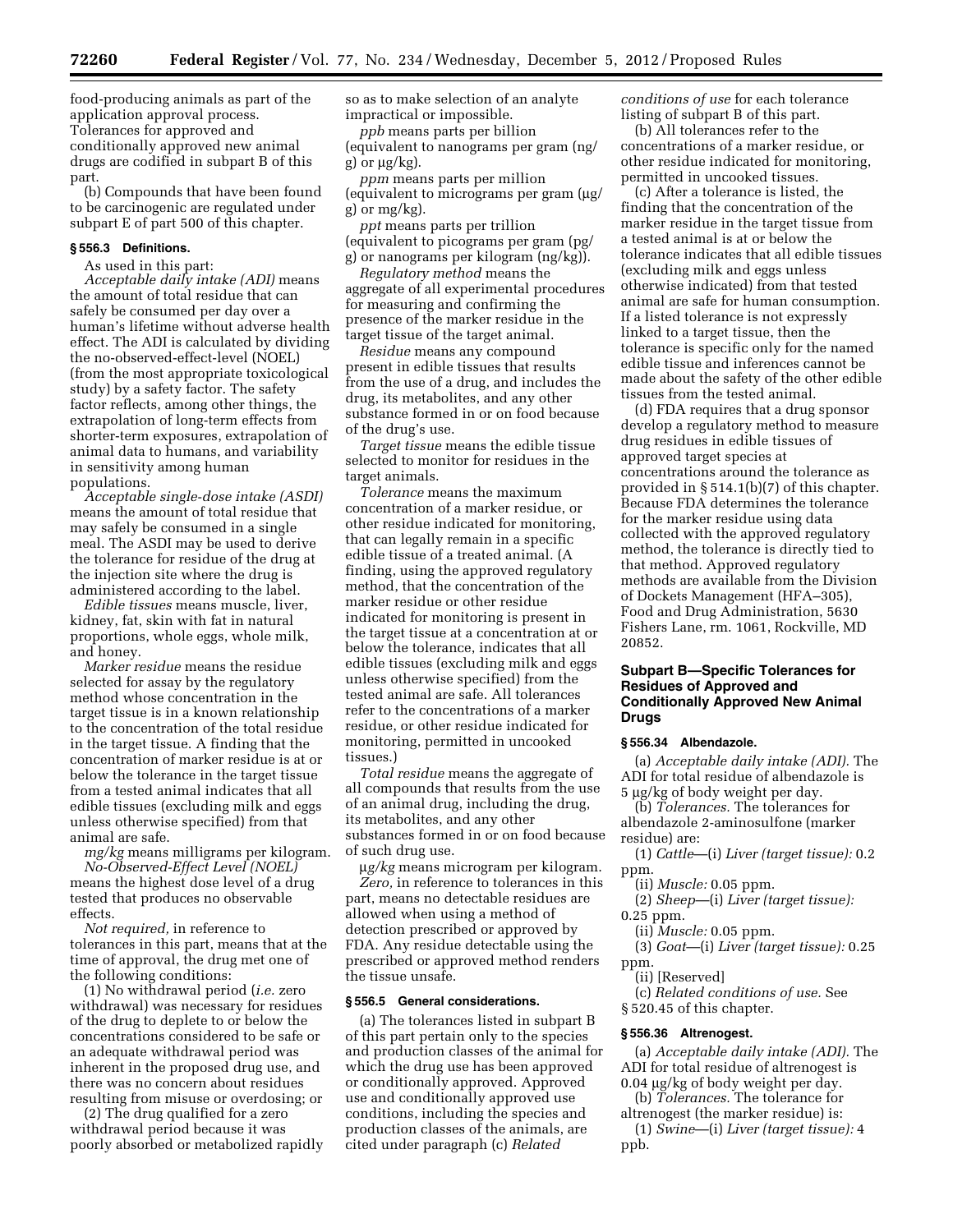(ii) *Muscle:* 1 ppb.

(2) [Reserved]

(c) *Related conditions of use.* See § 520.48 of this chapter.

## **§ 556.38 Amoxicillin.**

(a) [Reserved]

(b) *Tolerances.* The tolerances for amoxicillin are:

(1) *Cattle*—*Edible tissues:* 0.01 ppm. (2) [Reserved]

(c) *Related conditions of use.* See §§ 520.88, 522.88, and 526.88 of this chapter.

#### **§ 556.40 Ampicillin.**

(a) [Reserved]

(b) *Tolerances.* The tolerances for ampicillin are:

(1) *Cattle*—*Edible tissues:* 0.01 ppm.

(2) *Swine*—*Edible tissues:* 0.01 ppm.

(c) *Related conditions of use.* See §§ 520.90e, 520.90f, and 522.90 of this chapter.

# **§ 556.50 Amprolium.**

(a) [Reserved]

(b) *Tolerances.* The tolerances for amprolium are:

- (1) *Cattle*—(i) *Liver, kidney, and muscle:* 0.5 ppm.
- (ii) *Fat:* 2.0 ppm.
- (2) *Chickens and turkeys*—(i) *Liver and kidney:* 1 ppm.

(ii) *Muscle:* 0.5 ppm.

(iii) *Eggs:* 

(A) *Egg yolks:* 8 ppm.

- (B) *Whole eggs:* 4 ppm.
- (3) *Pheasants*—(i) *Liver:* 1 ppm.
- (ii) *Muscle:* 0.5 ppm.

(c) *Related conditions of use.* See §§ 520.100, 558.55, and 558.58 of this chapter.

#### **§ 556.52 Apramycin.**

(a) *Acceptable daily intake (ADI).* The ADI for total residue of apramycin is 25 mg/kg of body weight per day.

(b) *Tolerance.* The tolerance for apramycin (marker residue) is:

(1) *Swine*—*Kidney (target tissue):* 0.1 ppm.

(2) [Reserved]

(c) *Related conditions of use.* See §§ 520.110 and 558.59 of this chapter.

# **§ 556.60 Arsenic.**

(a) [Reserved]

(b) *Tolerances.* The tolerances for

total residue of combined arsenic

(calculated as As) are:

(1) *Chickens and turkeys*—(i) *Muscle and eggs:* 0.5 ppm.

- (ii) *Other edible tissues:* 2 ppm.
- (2) *Swine*—(i) *Liver and kidney:* 2 ppm.

(ii) *Muscle and fat:* 0.5 ppm.

(c) *Related conditions of use.* See §§ 520.2087, 520.2088, 520.2089, 558.62, 558.120, 558.369, and 558.530 of this chapter.

# **§ 556.68 Azaperone.**

(a) *Acceptable daily intake (ADI).* The

ADI for total residues of azaperone is  $0.63 \mu$ g/kg of body weight per day. (b) *Tolerances.* The tolerances for

- azaperone are: (1) *Swine*—(i) *Edible tissues:* Not
- required.
- (2) [Reserved]

(c) *Related conditions of use.* See § 522.150 of this chapter.

# **§ 556.70 Bacitracin.**

(a) *Acceptable daily intake (ADI).* The ADI for total residue of bacitracin is 0.05

mg/kg of body weight per day. (b) *Tolerances.* The tolerances for

bacitracin are:

(1) *Cattle*—*Edible tissues:* 0.5 ppm. (2) *Chickens, turkeys, pheasants,* 

*quail*—*Edible tissues:* 0.5 ppm.

(3) *Swine*—*Edible tissues:* 0.5 ppm. (c) *Related conditions of use.* See

§§ 520.154, 558.76, and 558.78 of this chapter.

#### **§ 556.75 Bambermycins.**

(a) [Reserved]

(b) *Tolerances.* The tolerances for bambermycins are:

- (1) *Cattle*—*Edible tissues (excluding milk):* Not required.
- (2) *Chickens and turkeys*—*Edible*

*tissues (excluding eggs):* Not required. (3) *Swine*—*Edible tissues:* Not

- required.
- (c) *Related conditions of use.* See
- § 558.95 of this chapter.

## **§ 556.100 Carbadox.**

(a) [Reserved]

(b) *Tolerance.* The tolerance for

quinoxaline-2-carboxylic acid (marker residue) is:

(1) *Swine*—*Liver (target tissue):* 30 ppb. (2) [Reserved]

(c) *Related conditions of use.* See § 558.115 of this chapter.

## **§ 556.110 Carbomycin.**

(a) [Reserved]

(b) *Tolerances.* The tolerances for carbomycin are:

(1) *Chickens*—*Edible tissues* 

*(excluding eggs):* Zero.

(2) [Reserved]

(c) *Related conditions of use.* See § 520.1660a of this chapter.

#### **§ 556.113 Ceftiofur.**

(a) *Acceptable daily intake and acceptable single-dose intake*—(1) *Acceptable daily intake (ADI).* The ADI for total residue of ceftiofur is  $30 \mu g/kg$ of body weight per day.

(2) *Acceptable single-dose intake (ASDI).* The ASDI total residue for ceftiofur is 0.830 mg/kg of body weight. The ASDI is the amount of total residue

of ceftiofur that may safely be consumed in a single meal.

- (b) *Tolerances.* The tolerances for desfuroylceftiofur (marker residue) are:
- (1) *Cattle*—(i) *Kidney (target tissue):*
- 0.4 ppm.
	- (ii) *Liver:* 2 ppm.
	- (iii) *Muscle:* 1 ppm.
	- (iv) *Milk:* 0.1 ppm.
- (2) *Chickens and turkeys*—*Edible*
- *tissues (excluding eggs):* Not required. (3) *Goats*—(i) *Kidney (target tissue):* 8
- ppm.
	- (ii) *Liver:* 2 ppm.

0.25 ppm.

- (iii) *Muscle:* 1 ppm.
- (iv) *Milk:* 0.1 ppm.

(ii) *Liver:* 3 ppm. (iii) *Muscle:* 2 ppm.

**§ 556.115 Cephapirin.**  (a) [Reserved]

**§ 556.120 Chlorhexidine.**  (a) [Reserved]

§ 529.400 of this chapter. **§ 556.150 Chlortetracycline.** 

including chlortetracycline,

mg/kg of body weight per day.

sum of tetracycline residues are: (1) *Cattle*—(i) *Liver:* 6 ppm. (ii) *Kidney and fat:* 12 ppm. (iii) *Muscle:* 2 ppm.

(ii) *Kidney and fat:* 12 ppm. (iii) *Muscle:* 2 ppm. (iv) *Eggs:* 0.4 ppm for chlortetracycline only.

(3) *Sheep*—(i) *Liver:* 6 ppm. (ii) *Kidney and fat:* 12 ppm. (iii) *Muscle:* 2 ppm. (4) *Swine*—(i) *Liver:* 6 ppm. (ii) *Kidney and fat:* 12 ppm. (iii) *Muscle:* 2 ppm.

chlorhexidine are:

*milk):* Zero. (2) [Reserved]

*Liver:* 6 ppm.

cephapirin are:

- (4) *Sheep*—*Edible tissues (excluding milk):* Not required.
- (5) *Swine*—(i) *Kidney (target tissue):*

(c) *Related conditions of use.* See §§ 522.313 and 526.313 of this chapter.

(b) *Tolerances.* The tolerances for

(c) *Related conditions of use.* See §§ 526.363 and 526.365 of this chapter.

(b) *Tolerances.* The tolerances for

(c) *Related conditions of use.* See

oxytetracycline, and tetracycline is 25

(b) *Tolerances.* The tolerances for the

(2) *Chickens, turkeys, and ducks*—(i)

(1) *Cattle*—*Edible tissues (excluding* 

(a) *Acceptable daily intake (ADI).* The ADI for total residue of tetracyclines

(1) *Cattle*—(i) *Edible tissues (excluding milk):* 0.1 ppm. (ii) *Milk:* 0.02 ppm. (2) [Reserved]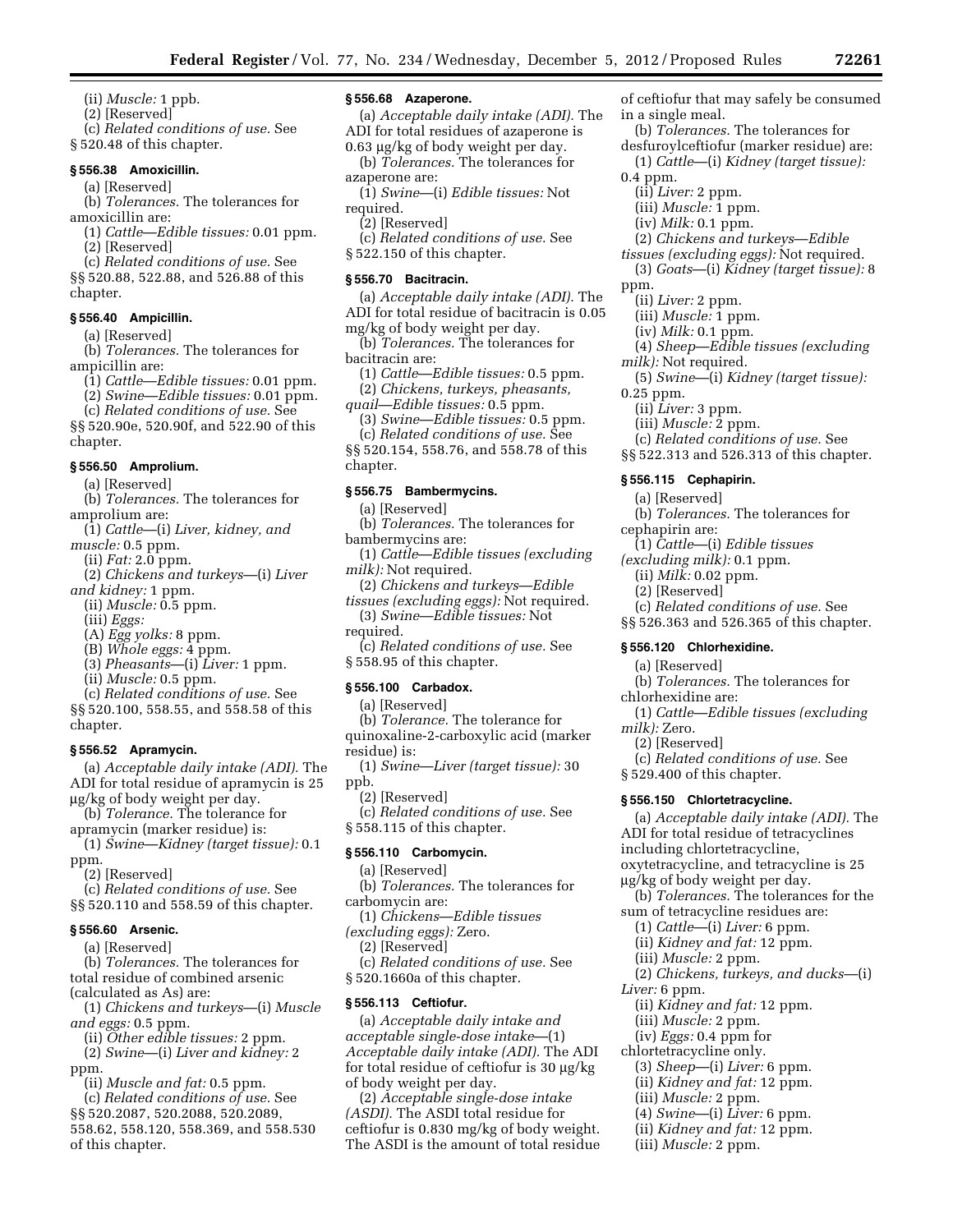(c) *Related conditions of use.* See §§ 520.445, 558.128, 558.145, and 558.155 of this chapter.

# **§ 556.160 Clopidol.**

(a) [Reserved]

(b) *Tolerances.* The tolerances for clopidol are:

- (1) *Chickens and turkeys*—(i) *Liver and kidney:* 15 ppm.
- (ii) *Muscle:* 5 ppm.
	- (2) [Reserved]
- (c) *Related conditions of use.* See
- § 558.175 of this chapter.

#### **§ 556.163 Clorsulon.**

(a) *Acceptable daily intake (ADI).* The ADI for total residue of clorsulon is 8 mg/kg of body weight per day.

- (b) *Tolerances.* The tolerances for clorsulon (marker residue) are:
- (1) *Cattle*—(i) *Kidney (target tissue):*  1.0 ppm.
	- (ii) *Muscle:* 0.1 ppm.

(2) [Reserved]

(c) *Related conditions of use.* See

§§ 520.462 and 522.1193 of this chapter.

# **§ 556.165 Cloxacillin.**

- (a) [Reserved]
- (b) *Tolerances.* The tolerances for cloxacillin are:
- (1) *Cattle*—*Edible tissues:* 0.01 ppm. (2) [Reserved]
- (c) *Related conditions of use.* See
- § 526.464 of this chapter.

# **§ 556.167 Colistimethate.**

(a) [Reserved]

- (b) *Tolerances.* The tolerances for colistimethate are:
- (1) *Chickens*—*Edible tissues*
- *(excluding eggs):* Not required. (2) [Reserved]

(c) *Related conditions of use.* See § 522.468 of this chapter.

#### **§ 556.168 Coumaphos.**

(a) [Reserved]

(b) *Tolerances.* The tolerances for coumaphos (measured as coumaphos and its oxygen analog, O,O-diethyl O–3 chloro-4-methyl-2-oxo-2 H–1 benzopyran-7-yl phosphate) are:

- (1) *Cattle*—(i) *Edible tissues*
- *(excluding milk):* 1 ppm.
- (ii) *Milk fat:* 0.5 ppm.
- (2) *Chickens*—(i) *Edible tissues*
- *(excluding eggs):* 1 ppm.
	- (ii) *Eggs:* 0.1 ppm.
- (c) *Related conditions of use.* See § 558.185 of this chapter.

# **§ 556.169 Danofloxacin.**

(a) *Acceptable daily intake (ADI).* The ADI for total residue of danofloxacin is 2.4 µg/kg of body weight per day.

- (b) *Tolerances.* The tolerances for danofloxacin (marker residue) are:
- (1) *Cattle*—(i) *Liver (target tissue):* 0.2 ppm.
- (ii) *Muscle:* 0.2 ppm.
- (2) [Reserved]

(c) *Related conditions of use.* See

§ 522.522 of this chapter.

## **§ 556.170 Decoquinate.**

- (a) *Acceptable daily intake (ADI).* The ADI for total residue of decoquinate is
- 75 µg/kg of body weight per day.
- (b) *Tolerances.* The tolerances for
- decoquinate are:
- (1) *Cattle*—(i) *Muscle:* 1 ppm. (ii) *Other edible tissues (excluding milk):* 2 ppm.
- 

(2) *Chickens*—(i) *Muscle:* 1 ppm. (ii) *Other edible tissues (excluding eggs):* 2 ppm.

- (3) *Goats*—(i) *Muscle:* 1 ppm.
- (ii) *Other edible tissues (excluding milk):* 2 ppm.
- (c) *Related conditions of use.* See
- § 558.195 of this chapter.

## **§ 556.180 Dichlorvos.**

- (a) [Reserved] (b) *Tolerances.* The tolerances for
- dichlorvos are:
- (1) *Swine*—*Edible tissues:* 0.1 ppm. (2) [Reserved]
- (c) *Related conditions of use.* See
- § 558.205 of this chapter.

# **§ 556.185 Diclazuril.**

- (a) *Acceptable daily intake (ADI).* The ADI for total residue of diclazuril is 25 mg/kg of body weight per day.
- (b) *Tolerances.* The tolerances for diclazuril are:
- (1) *Chickens and turkeys*—(i) *Liver:* 3
- ppm.
	- (ii) *Muscle:* 0.5 ppm.
- (iii) *Skin/fat:* 1 ppm.
- (2) [Reserved]
- (c) *Related conditions of use.* See § 558.198 of this chapter.

# **§ 556.200 Dihydrostreptomycin.**

- (a) [Reserved]
- (b) *Tolerances.* The tolerances for
- dihydrostreptomycin are:
- (1) *Cattle*—(i) *Kidney:* 2.0 ppm. (ii) *Other edible tissues (excluding*
- *milk):* 0.5 ppm.
	- (iii) *Milk:* 0.125 ppm.
	- (2) *Swine*—(i) *Kidney:* 2.0 ppm.
	- (ii) *Other edible tissues:* 0.5 ppm.

(c) *Related conditions of use.* See §§ 520.2158b, 520.2158c, 522.650, and 526.1696b of this chapter.

#### **§ 556.222 Doramectin.**

(a) *Acceptable daily intake (ADI).* The ADI for total residue of doramectin is  $0.75 \mu$ g/kg of body weight per day.

- (b) *Tolerances.* The tolerances for
- doramectin (marker residue) are:
- (1) *Cattle*—(i) *Liver (target tissue):* 100 ppb.
- (ii) *Muscle:* 30 ppb.

(2) *Swine*—*Liver (target tissue):* 160 ppb.

(c) *Related conditions of use.* See §§ 522.770 and 524.770 of this chapter.

#### **§ 556.224 Efrotomycin.**

(a) *Acceptable daily intake (ADI).* The ADI for total residue of efrotomycin is 10 µg/kg of body weight per day.

- (b) *Tolerances.* The tolerances for
- efrotomycin are:
- (1) *Swine*—*Edible tissues:* Not required.
	- (2) [Reserved]

enrofloxacin are:

residue).

ppm.

**§ 556.226 Enrofloxacin.** 

§ 522.812 of this chapter. **§ 556.227 Eprinomectin.** 

(ii) *Muscle:* 100 ppb. (iii) *Milk:* 12 ppb. (2) [Reserved]

**§ 556.230 Erythromycin.**  (a) [Reserved]

(ii) *Eggs:* 0.025 ppm.

558.248 of this chapter.

(a) [Reserved]

(ii) *Fat:* 480 ppt. (iii) *Kidney:* 360 ppt. (iv) *Liver:* 240 ppt. (2) [Reserved]

erythromycin are:

(c) *Related conditions of use.* See § 558.235 of this chapter.

(a) *Acceptable daily intake (ADI).* The ADI for total residue of enrofloxacin is 3 µg/kg of body weight per day. (b) *Tolerances.* The tolerances for

(1) *Cattle*—*Liver (target tissue):* 0.1 ppm desethylene ciprofloxacin (marker

(2) Swine—*Liver (target tissue):* 0.5 ppm enrofloxacin (marker residue). (c) *Related conditions of use.* See

(a) *Acceptable daily intake (ADI).* The ADI for total residue of eprinomectin is 10 μg/kg of body weight per day. (b) *Tolerances.* The tolerances for eprinomectin  $B_{1a}$  (marker residue) are: (1) *Cattle*—(i) *Liver (target tissue):* 1.5

(c) *Related conditions of use.* See §§ 522.814 and 524.814 of this chapter.

(b) *Tolerances.* The tolerances for

(2) *Chickens and turkeys*—(i) *Edible tissues (excluding eggs):* 0.125 ppm.

(3) *Swine*—*Edible tissues:* 0.1 ppm. (c) *Related conditions of use.* See §§ 520.823, 522.820, 526.820, and

**§ 556.240 Estradiol and related esters.** 

(b) *Tolerances.* Residues of estradiol are not permitted in excess of the following increments above the concentrations of estradiol naturally present in untreated animals: (1) *Cattle*—(i) *Muscle:* 120 ppt.

(1) *Cattle*—(i) *Edible tissues (excluding milk):* 0.1 ppm. (ii) *Milk:* Zero.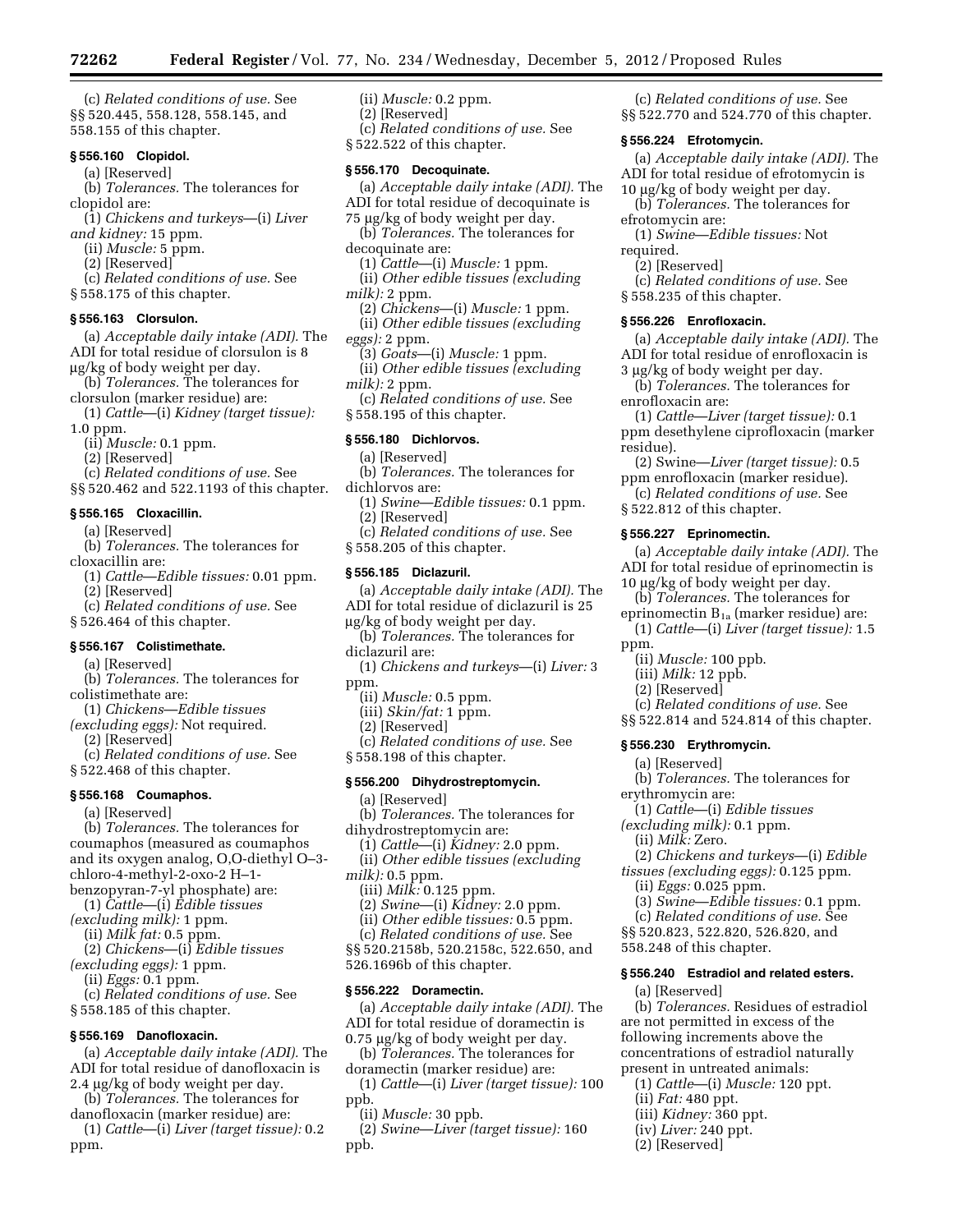(c) *Related conditions of use.* See §§ 522.840, 522.842, 522.850, 522.1940, 522.2477, and 522.2478 of this chapter.

## **§ 556.260 Ethopabate.**

(a) [Reserved]

(b) *Tolerances.* The tolerances for ethopabate, measured as

metaphenetidine, are:

(1) *Chickens*—(i) *Liver:* 1.5 ppm.

(ii) *Kidney:* 1.5 ppm.

(iii) *Muscle:* 0.5 ppm. (2) [Reserved]

(c) *Related conditions of use.* See

§ 558.58 of this chapter.

# **§ 556.273 Famphur.**

(a) [Reserved]

(b) *Tolerances.* The tolerances for famphur including its oxygen analog are:

(1) *Cattle*—*Edible tissues (excluding milk):* 0.1 ppm.

(2) [Reserved]

(c) *Related conditions of use.* See §§ 520.1242g, 524.900, and 558.254 of

this chapter.

# **§ 556.275 Fenbendazole.**

(a) *Acceptable daily intake (ADI).* The ADI for total residue of fenbendazole is 40 mg/kg of body weight per day.

(b) *Tolerances.* The tolerances for fenbendazole are:

(1) *Cattle*—(i) *Liver (target tissue):* 0.8

ppm fenbendazole (marker residue).

(ii) *Muscle:* 0.4 ppm fenbendazole. (iii) *Milk:* 0.6 ppm fenbendazole

sulfoxide.

- (2) *Goats*—(i) *Liver (target tissue):* 0.8 ppm fenbendazole (marker residue).
	- (ii) *Muscle:* 0.4 ppm fenbendazole.

(3) *Swine*—(i) *Liver (target tissue):* 6 ppm fenbendazole (marker residue).

(ii) *Muscle:* 2 ppm fenbendazole.

(4) *Turkeys*—(i) *Liver (target tissue):* 6 ppm fenbendazole sulfone (marker residue).

(ii) *Muscle:* 2 ppm fenbendazole sulfone.

(c) *Related conditions of use.* See §§ 520.905 and 558.258 of this chapter.

## **§ 556.277 Fenprostalene.**

(a) *Acceptable daily intake (ADI).* The ADI for total residue of fenprostalene is

0.08 µg/kg of body weight per day.

(b) *Tolerances.* The tolerances for fenprostalene are:

(1) *Cattle*—*Edible tissues (excluding milk):* Not required.

(2) *Swine*—*Edible tissues:* Not required.

(c) *Related conditions of use.* See § 522.914 of this chapter.

# **§ 556.280 Fenthion.**

(a) [Reserved]

(b) *Tolerance.* The tolerances for fenthion are:

(1) *Cattle*—*Edible tissues (excluding milk):* 0.1 ppm.

(2) [Reserved]

(c) *Related conditions of use.* See § 524.920 of this chapter.

#### **§ 556.283 Florfenicol.**

(a) *Acceptable daily intake (ADI).* The ADI for total residue of florfenicol is 10 mg/kg of body weight per day.

(b) *Tolerances.* The tolerances for

florfenicol amine (marker residue) are: (1) *Cattle*—(i) *Liver (target tissue):* 3.7

ppm. (ii) *Muscle:* 0.3 ppm.

(2) *Swine*—(i) *Liver (target tissue):* 2.5 ppm.

(ii) *Muscle:* 0.2 ppm.

(3) *Catfish*—Muscle (target tissue): 1 ppm.

(4) *Freshwater-reared warmwater* 

*finfish (other than catfish) and* 

*salmonids*—*Muscle/skin (target tissue):*  1 ppm.

(c) *Related conditions of use.* See

§§ 520.955, 522.955, 522.956, and

558.261 of this chapter.

# **§ 556.286 Flunixin.**

(a) *Acceptable daily intake (ADI).* The ADI for total residue of flunixin is 0.72  $\mu$ g/kg of body weight per day.

(b) *Tolerances.* The tolerances for flunixin are:

(1) *Cattle*—(i) *Liver (target tissue):* 125 ppb flunixin free acid (marker residue).

(ii) *Muscle:* 25 ppb flunixin free acid. (iii) *Milk:* 2 ppb 5-hydroxy flunixin (marker residue).

- (2) *Swine*—(i) *Liver (target tissue):* 30 ppb flunixin free acid (marker residue).
- (ii) *Muscle:* 25 ppb flunixin free acid. (c) *Related conditions of use.* See

§§ 522.956 and 522.970 of this chapter.

# **§ 556.290 Flurogestone.**

(a) [Reserved]

(b) *Tolerances.* The tolerances for flurogestone are:

(1) *Sheep*—*Edible tissues (excluding milk):* Not required.

- (2) [Reserved]
- (c) *Related conditions of use.* See
- § 529.1003 of this chapter.

#### **§ 556.292 Gamithromycin.**

(a) *Acceptable daily intake (ADI).* The ADI for total residue of gamithromycin

is 10  $\mu$ g/kg of body weight per day.

(b) *Tolerances.* The tolerances for

gamithromycin (marker residue) are: (1) *Cattle*—(i) *Liver (target tissue):* 500

- ppb.
	- (ii) *Muscle:* 150 ppb.
	- (2) [Reserved]

(c) *Related conditions of use.* See § 522.1014 of this chapter.

# **§ 556.300 Gentamicin.**

(a) *Acceptable daily intake (ADI).* The ADI for total residue of gentamicin is 60 mg/kg of body weight per day.

(b) *Tolerances.* The tolerances for gentamicin are:

(1) *Chickens and turkeys*—*Edible tissues (excluding eggs):* 0.1 ppm.

- (2) *Swine*—(i) *Liver:* 0.3 ppm.
- (ii) *Kidney (target tissue):* 0.4 ppm gentamicin (marker residue).
- (iii) *Fat:* 0.4 ppm.

(iv) *Muscle:* 0.1 ppm.

(c) *Related conditions of use.* See §§ 522.1044, 524.1044e, and 529.1044b of this chapter.

## **§ 556.304 Gonadotropin.**

(a) *Acceptable daily intake (ADI).* The ADI for residues of total gonadotropins (human chorionic gonadotropin and pregnant mare serum gonadotropin) is 42.25 International Units per kilogram of body weight per day.

(b) *Tolerances.* The tolerances for gonadotropin are:

(1) *Cattle*—*Edible tissues (excluding milk):* Not required.

- (2) *Fish*—*Edible tissues:* Not required.
- (3) *Swine*—*Edible tissues:* Not required. (c) *Related conditions of use.* See

522.1081 of this chapter. **§ 556.308 Halofuginone.** 

§ 558.265 of this chapter.

§ 520.1120 of this chapter. **§ 556.330 Hygromycin B.**  (a) [Reserved]

§ 558.274 of this chapter. **§ 556.344 Ivermectin.** 

mg/kg of body weight per day. (b) *Tolerances.* The tolerances for 22,23-dihydroavermectin  $B_1a$  (marker

**§ 556.310 Haloxon.**  (a) [Reserved]

haloxon are:

*milk):* 0.1 ppm. (2) [Reserved]

hygromycin B are:

residue) are:

weight per day.

0.16 ppm.

ppm.

§§ 522.1077, 522.1078, 522.1079, and

(b) *Tolerances.* The tolerances for halofuginone (marker residue) are: (1) *Chickens*—*Liver (target tissue):* 

(c) *Related conditions of use.* See

(b) *Tolerances.* The tolerances for

(c) *Related conditions of use.* See

(b) *Tolerances.* The tolerances for

(1) *Chickens*—*Edible tissues:* Zero. (2) *Swine*—*Edible tissues:* Zero. (c) *Related conditions of use.* See

(a) *Acceptable daily intake (ADI).* The ADI for total residue of ivermectin is 1

(1) *Cattle*—*Edible tissues (excluding* 

(a) *Acceptable daily intake (ADI).* The ADI for total residue of halofuginone hydrobromide is  $0.7 \mu g/kg$  of body

(2) *Turkeys*—*Liver (target tissue):* 0.13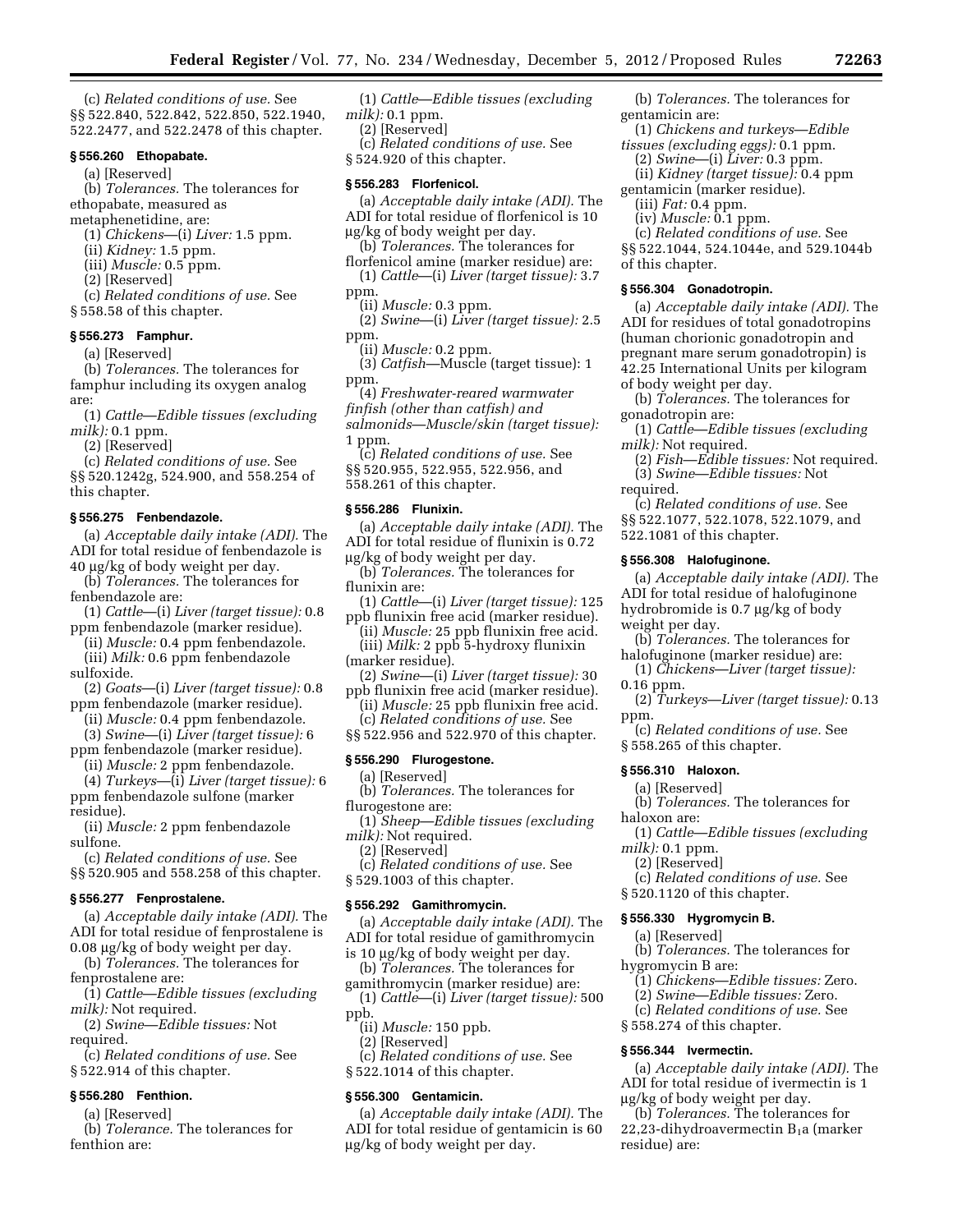(1) *American bison*—*Liver (target tissue):* 15 ppb.

(2) *Cattle*—(i) *Liver (target tissue):* 100 ppb.

(ii) *Muscle:* 10 ppb.

(3) *Reindeer*—*Liver (target tissue):* 15 ppb.

(4) *Sheep*— *Liver (target tissue):* 30 ppb.

(5) *Swine*—(i) *Liver (target tissue):* 20 ppb.

(ii) *Muscle:* 20 ppb.

(c) *Related conditions of use.* See

- §§ 520.1192, 520.1195, 520.1197,
- 522.1192, 522.1193, 524.1193, and
- 558.300 of this chapter.

# **§ 556.346 Laidlomycin.**

(a) *Acceptable daily intake (ADI).* The ADI for total residue of laidlomycin is 7.5 µg/kg of body weight per day.

(b) *Tolerance.* The tolerance for

laidlomycin (marker residue) is: (1) *Cattle*—*Liver (target tissue):* 0.2

ppm.

(2) [Reserved] (c) *Related conditions of use.* See § 558.305 of this chapter.

#### **§ 556.347 Lasalocid.**

(a) *Acceptable daily intake (ADI).* The ADI for total residue of lasalocid is 10 mg/kg of body weight per day.

(b) *Tolerances.* The tolerances for lasalocid (marker residue) are:

(1) *Cattle*—*Liver (target tissue):* 0.7 ppm.

(2) *Chickens*—(i) *Skin with adhering fat (target tissue):* 1.2 ppm.

(ii) *Liver:* 0.4 ppm.

(3) *Rabbits*—*Liver (target tissue):* 0.7 ppm.

(4) *Sheep*—*Liver (target tissue):* 1.0 ppm.

(5) *Turkeys*—(i) *Liver (target tissue):*  0.4 ppm.

- (ii) *Skin with adhering fat:* 0.4 ppm. (c) *Related conditions of use.* See
- § 558.311 of this chapter.

#### **§ 556.350 Levamisole.**

(a) [Reserved]

(b) *Tolerances.* The tolerances for levamisole are:

(1) *Cattle*—*Edible tissues (excluding milk):* 0.1 ppm.

(2) *Sheep*—*Edible tissues (excluding milk):* 0.1 ppm.

(3) *Swine*—*Edible tissues:* 0.1 ppm.

(c) *Related conditions of use.* See §§ 520.1242, 522.1244, and 524.1240 of this chapter.

## **§ 556.360 Lincomycin.**

(a) *Acceptable daily intake (ADI).* The ADI for total residue of lincomycin is 25 mg/kg of body weight per day.

(b) *Tolerances.* The tolerances for lincomycin are:

(1) *Chickens*—*Edible tissues (excluding eggs):* Not required. (2) *Swine*—(i) *Liver:* 0.6 ppm. (ii) *Muscle:* 0.1 ppm. (c) *Related conditions of use.* See §§ 520.1263b, 520.1263c, 522.1260, and 558.325 of this chapter.

## **§ 556.375 Maduramicin.**

# (a) [Reserved]

(b) *Tolerance.* The tolerance for maduramicin (marker residue) is:

- (1) *Chickens*—*Fat (target tissue):* 0.38
- ppm.

(2) [Reserved]

(c) *Related conditions of use.* See § 558.340 of this chapter.

#### **§ 556.380 Melengestrol.**

- (a) [Reserved]
- (b) *Tolerance.* The tolerance for melengestrol is:
	- (1) *Cattle*—*Fat:* 25 ppb.
	- (2) [Reserved]
- (c) *Related conditions of use.* See
- § 558.342 of this chapter.

# **§ 556.410 Metoserpate.**

- (a) [Reserved]
- (b) *Tolerances.* The tolerances for metoserpate are:
- (1) *Chickens*—*Edible tissues*
- *(excluding eggs):* 0.02 ppm.
	- (2) [Reserved]
- (c) *Related conditions of use.* See
- § 520.1422 of this chapter.

#### **§ 556.420 Monensin.**

- (a) *Acceptable daily intake (ADI).* The ADI for total residue of monensin is 12.5
- mg/kg of body weight per day.
- (b) *Tolerances.* The tolerances for monensin are:
	- (1) *Cattle*—(i) *Liver:* 0.10 ppm. (ii) *Muscle, kidney, and fat:* 0.05 ppm.
	- (iii) *Milk:* Not required.
	- (2) *Chickens and turkeys*—*Edible*
- *tissues (excluding eggs):* Not required.
- (3) *Goats*—*Edible tissues (excluding milk):* 0.05 ppm.

(4) *Quail*—*Edible tissues (excluding eggs):* Not required.

(c) *Related conditions of use.* See § 558.355 of this chapter.

#### **§ 556.425 Morantel.**

(a) *Acceptable daily intake (ADI).* The ADI for total residue of morantel tartrate is 10 μg/kg of body weight per day.

(b) *Tolerances.* The tolerances for Nmethyl-1,3-propanediamine (marker residue) are:

(1) *Cattle*—(i) *Liver (target tissue):* 0.7 ppm.

- (ii) *Milk:* Not required.
- (2) *Goats*—(i) *Liver (target tissue):* 0.7 ppm.

(ii) *Milk:* Not required.

(c) *Related conditions of use.* See §§ 520.1450 and 558.360 of this chapter.

#### **§ 556.426 Moxidectin.**

- (a) *Acceptable daily intake (ADI).* The ADI for total residue of moxidectin is 4 mg/kg of body weight per day. (b) *Tolerances.* The tolerances for moxidectin (marker residue) are: (1) *Cattle*—(i) *Fat (target tissue):* 900
- ppb.
	- (ii) *Liver:* 200 ppb.
	- (iii) *Muscle:* 50 ppb.
	- (iv) *Milk:* 40 ppb.

(2) *Sheep*—(i) *Fat (target tissue):* 900

- ppb.
	- (ii) *Liver:* 200 ppb.
	- (iii) *Muscle:* 50 ppb.

(c) *Related conditions of use.* See §§ 520.1454, 522.1450, and 524.1450 of this chapter.

#### **§ 556.428 Narasin.**

(a) *Acceptable daily intake (ADI).* The ADI for total residue of narasin is  $5 \mu g$ /

kg of body weight per day.

- (b) *Tolerance.* The tolerance for narasin (marker residue) is:
- (1) *Chickens*—*Abdominal fat (target tissue):* 480 ppb.
	- (2) [Reserved]
	- (c) *Related conditions of use.* See

(b) *Tolerances.* The tolerances for

(2) *Sheep and Goats*—(i) *Kidney* 

(3) *Swine*—(i) *Kidney (target tissue):* 

(4) *Turkeys*—(i) *Skin with adhering* 

(c) *Related conditions of use.* See §§ 520.1484, 524.1600b, and 558.364 of

(b) *Tolerances.* The tolerances for

(1) *Chickens*—*Edible tissues (excluding eggs):* 0.1 ppm. (2) [Reserved]

(1) *Cattle*—(i) *Kidney (target tissue):* 

(a) *Acceptable daily intake (ADI).* The ADI for total residue of neomycin is 6

§ 558.363 of this chapter.

(ii) *Liver:* 3.6 ppm. (iii) *Muscle:* 1.2 ppm. (iv) *Fat:* 7.2 ppm. (v) *Milk:* 0.15 ppm.

*(target tissue):* 7.2 ppm. (ii) *Liver:* 3.6 ppm. (iii) *Muscle:* 1.2 ppm. (iv) *Fat:* 7.2 ppm. (v) *Milk:* 0.15 ppm.

(ii) *Liver:* 3.6 ppm. (iii) *Muscle:* 1.2 ppm. (iv) *Fat:* 7.2 ppm.

(ii) *Liver:* 3.6 ppm. (iii) *Muscle:* 1.2 ppm.

**§ 556.440 Nequinate.**  (a) [Reserved]

mg/kg of body weight per day.

**§ 556.430 Neomycin.** 

neomycin are:

7.2 ppm.

7.2 ppm.

*fat:* 7.2 ppm.

this chapter.

nequinate are: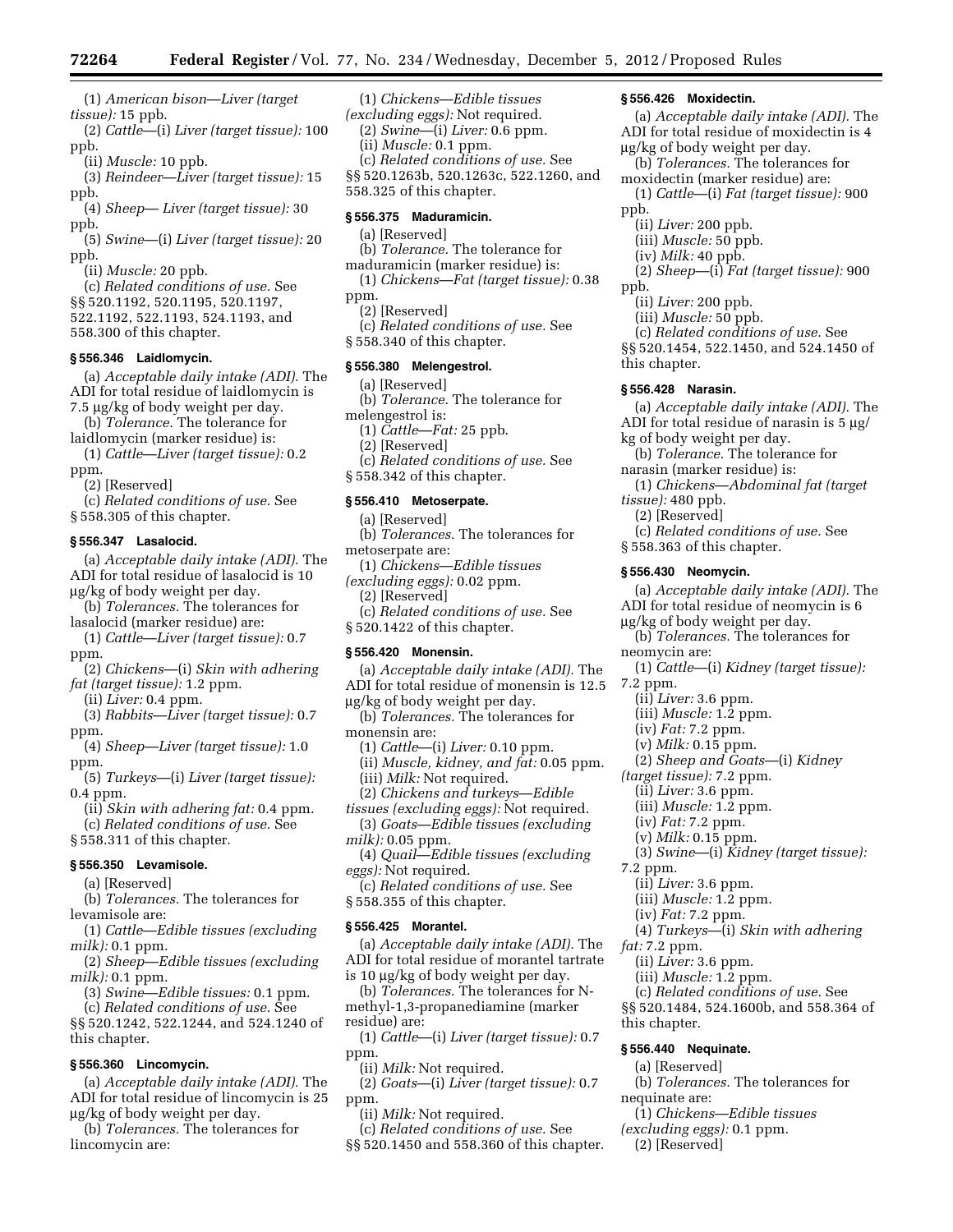(c) *Related conditions of use.* See § 558.365 of this chapter.

# **§ 556.445 Nicarbazin.**

- (a) [Reserved]
- (b) *Tolerances.* The tolerances for nicarbazin are:
	- (1) *Chickens*—(i) *Muscle:* 4 ppm.
	- (ii) *Liver:* 4 ppm.
	- (2) [Reserved]
- (c) *Related conditions of use.* See
- § 558.366 of this chapter.

# **§ 556.460 Novobiocin.**

- (a) [Reserved] (b) *Tolerances.* The tolerances for
- novobiocin are:
- (1) *Cattle*—(i) *Edible tissues*
- *(excluding milk):* 1 ppm.
- (ii) *Milk:* 0.1 ppm.
- (2) *Chickens, turkeys, ducks*—*Edible tissues (excluding eggs):* 1 ppm.
- (c) *Related conditions of use.* See §§ 526.1590, 526.1696d, and 558.415 of
- this chapter.

# **§ 556.470 Nystatin.**

- (a) [Reserved]
- (b) *Tolerances.* The tolerances for nystatin are:
- (1) *Cattle*—*Edible tissues (excluding milk):* Zero.
- (2) *Chickens and turkeys*—*Edible tissues:* Zero.

(c) *Related conditions of use.* See §§ 524.1600b and 558.430 of this chapter.

# **§ 556.480 Oleandomycin.**

- (a) [Reserved]
- (b) *Tolerances.* The tolerances for oleandomycin are:
- (1) *Chickens and turkeys*—*Edible*
- *tissues (excluding eggs):* 0.15 ppm. (2) *Swine*—*Edible tissues:* 0.15 ppm.
- (c) *Related conditions of use.* See
- § 558.435 of this chapter.

# **§ 556.490 Ormetoprim.**

(a) [Reserved]

(b) *Tolerances.* The tolerances for ormetoprim are:

- (1) *Chickens, turkeys, ducks, and chukar partridges*—*Edible tissues*
- *(excluding eggs):* 0.1 ppm.
- (2) *Salmonids and catfish*—*Edible tissues:* 0.1 ppm.

(c) *Related conditions of use.* See § 558.575 of this chapter.

#### **§ 556.495 Oxfendazole.**

- (a) *Acceptable daily intake (ADI).* The ADI for total residue of oxfendazole is 7 µg/kg of body weight per day.
- (b) *Tolerance.* The tolerance for
- fenbendazole (marker residue) is: (1) *Cattle—Liver (target tissue):* 0.8
- ppm. (2) [Reserved]
- (c) *Related conditions of use.* See §§ 520.1629 and 520.1630 of this chapter.

# **§ 556.500 Oxytetracycline.**

(a) *Acceptable daily intake (ADI).* The ADI for total tetracycline residues (chlortetracycline, oxytetracycline, and tetracycline) is  $25 \mu g/kg$  of body weight per day. (b) *Tolerances.* The tolerances for the sum of tetracycline residues are:

(1) *Cattle*—(i) *Muscle:* 2 ppm. (ii) *Liver:* 6 ppm. (iii) *Fat and kidney:* 12 ppm. (iv) *Milk:* 0.3 ppm. (2) *Chickens and turkeys*—(i) *Muscle:*  2 ppm. (ii) *Liver:* 6 ppm. (iii) *Fat and kidney:* 12 ppm. (3) *Finfish*—*Muscle (with adhering* 

- *skin when edible):* 2 ppm.
- (4) *Lobster*—*Muscle:* 2 ppm. (5) *Swine and Sheep*—(i) *Muscle:* 2 ppm.
- (ii) *Liver:* 6 ppm.
	- (iii) *Fat and kidney:* 12 ppm.
- (c) *Related conditions of use.* See
- §§ 520.1660, 522.1660, 522.1662,
- 524.1662b, 529.1660, and 558.450 of
- this chapter.

## **§ 556.510 Penicillin.**

- (a) [Reserved]
- (b) *Tolerances.* The tolerances for penicillin are:
- (1) *Cattle*—(i) *Edible tissues*
- *(excluding milk):* 0.05 ppm.
	- (ii) *Milk:* Zero.
	- (2) *Chickens*—*Edible tissues:* Zero.
	- (3) *Pheasants and quail*—*Edible*
- *tissues:* Zero.
- (4) *Sheep and Swine*—*Edible tissues:*  Zero.
- (5) *Turkeys*—*Edible tissues (excluding eggs):* 0.01 ppm.
- (c) *Related conditions of use.* See §§ 520.1696, 522.1696, 526.1696, and 558.460 of this chapter.

#### **§ 556.513 Piperazine.**

- (a) [Reserved]
- (b) *Tolerances.* The tolerances for piperazine are:
- (1) *Chickens and turkeys*—*Edible tissues (excluding eggs):* 0.1 ppm.
	- (2) *Swine*—*Edible tissues:* 0.1 ppm.
	- (c) *Related conditions of use.* See
- § 520.1807 of this chapter.

#### **§ 556.515 Pirlimycin.**

(a) *Acceptable daily intake (ADI).* The ADI for total residue of pirlimycin is 0.01 mg/kg of body weight per day.

- (b) *Tolerances.* The tolerances for
- pirlimycin (marker residue) are:
- (1) *Cattle*—(i) *Liver (target tissue):* 0.5 ppm.
	- (ii) *Muscle:* 0.3 ppm.
	- (iii) *Milk:* 0.4 ppm.
	- (2) [Reserved]
- (c) *Related conditions of use.* See
- § 526.1810 of this chapter.

# **§ 556.517 Poloxalene.**

- (a) [Reserved]
- (b) *Tolerances.* The tolerances for poloxalene are:
- (1) *Cattle*—*Edible tissues (excluding milk):* Not required.
- (2) [Reserved]

(c) *Related conditions of use.* See §§ 520.1840, 558.464, and 558.465 of this chapter.

# **§ 556.540 Progesterone.**

- (a) [Reserved]
- (b) *Tolerances.* Residues of
- progesterone are not permitted in excess of the following increments above the concentrations of progesterone naturally present in untreated animals:
	- (1) *Cattle and sheep*—(i) *Muscle:* 5

(c) *Related conditions of use.* See §§ 522.1940 and 529.1940 of this

(b) *Tolerances.* The tolerances for

(1) *Swine*—(i) *Liver and kidney:* 10

(c) *Related conditions of use.* See §§ 520.2045 and 558.485 of this chapter.

(b) *Tolerances.* The tolerances for ractopamine (marker residue) are: (1) *Cattle*—(i) *Liver (target tissue):* 

(2) *Swine*—(i) *Liver (target tissue):* 

(3) *Turkeys*—(i) *Liver (target tissue):* 

(c) *Related conditions of use.* See

(b) *Tolerances.* The tolerances for

(1) *Chickens*—(i) *Skin and fat:* 0.2

(ii) *Other edible tissues (excluding* 

(c) *Related conditions of use.* See

(a) *Acceptable daily intake (ADI).* The ADI for total residue of ractopamine hydrochloride is 1.25 µg/kg of body

ppb.

chapter.

- (ii) *Liver:* 15 ppb.
- (iii) *Kidney:* 30 ppb.
- (iv) *Fat:* 30 ppb. (2) [Reserved]

**§ 556.560 Pyrantel.**  (a) [Reserved]

> (ii) *Muscle:* 1 ppm. (2) [Reserved]

**§ 556.570 Ractopamine.** 

(ii) *Muscle:* 0.03 ppm.

(ii) *Muscle:* 0.05 ppm.

(ii) *Muscle:* 0.1 ppm.

§ 558.500 of this chapter. **§ 556.580 Robenidine.**  (a) [Reserved]

§ 558.515 of this chapter.

weight per day.

0.09 ppm.

0.15 ppm.

0.45 ppm.

robenidine are:

*eggs):* 0.1 ppm. (2) [Reserved]

ppm.

pyrantel are:

ppm.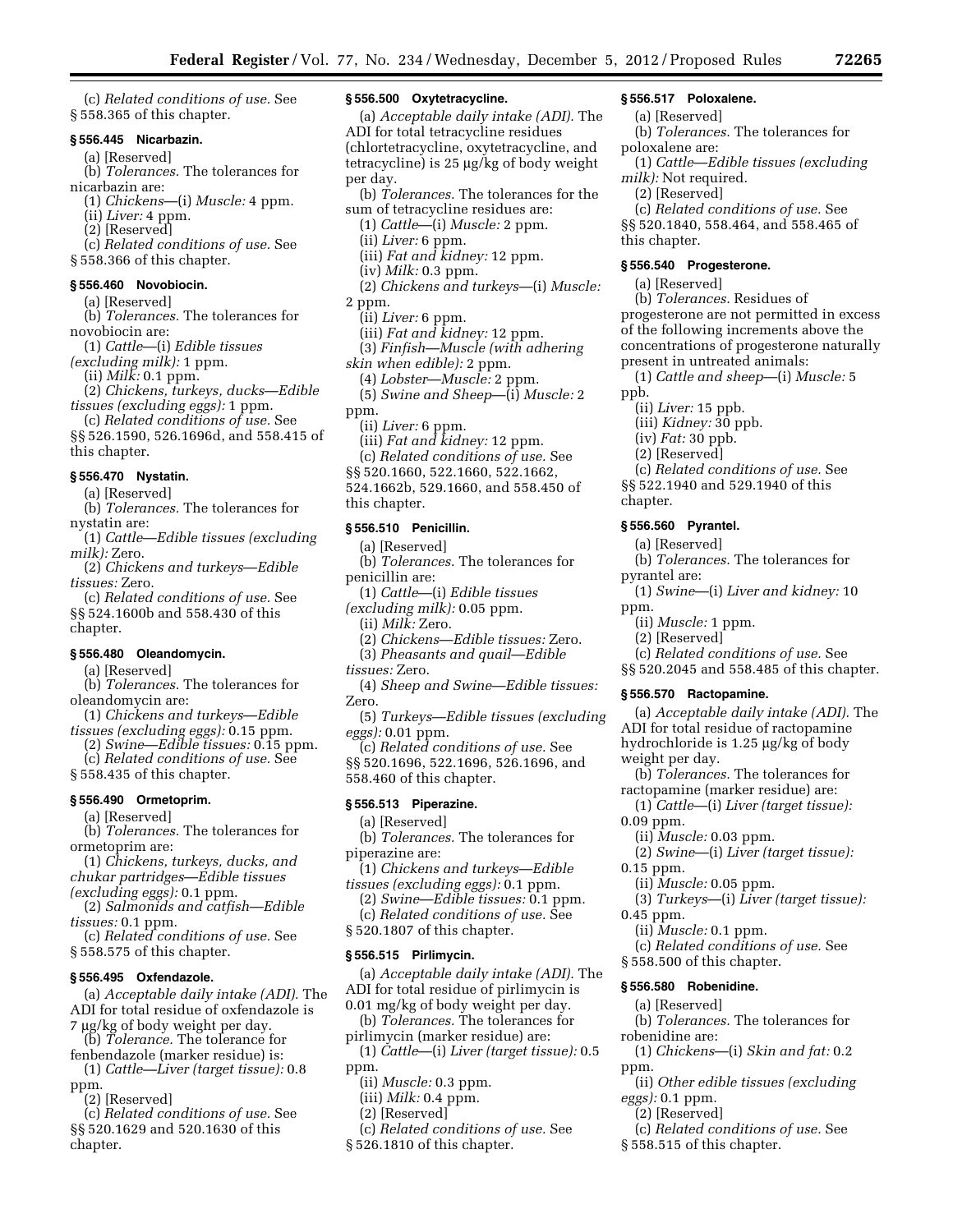#### **§ 556.592 Salinomycin.**

(a) *Acceptable daily intake (ADI).* The ADI for total residue of salinomycin is

5 µg/kg of body weight per day. (b) *Tolerances.* The tolerances for salinomycin are:

(1) *Chickens*—*Edible tissues* 

*(excluding eggs):* Not required.

(2) *Quail*—*Edible tissues (excluding eggs):* Not required.

(c) *Related conditions of use.* See § 558.550 of this chapter.

#### **§ 556.597 Semduramicin.**

(a) *Acceptable daily intake (ADI).* The ADI for total residue of semduramicin is 3 µg/kg of body weight per day.

(b) *Tolerances.* The tolerances for

semduramicin are:

(1) *Chickens*—(i) *Liver:* 400 ppb.

(ii) *Muscle:* 130 ppb.

(2) [Reserved]

(c) *Related conditions of use.* See § 558.555 of this chapter.

#### **§ 556.600 Spectinomycin.**

(a) *Acceptable daily intake (ADI).* The ADI for total residue of spectinomycin is 25 µg/kg of body weight per day.

(b) *Tolerances.* The tolerances for spectinomycin are:

(1) *Cattle*—(i) *Kidney (target tissue):* 4 ppm spectinomycin (marker residue).

(ii) *Muscle:* 0.25 ppm.

(2) *Chickens and turkeys*—*Edible* 

*tissues (excluding eggs):* 0.1 ppm. (3) *Swine*—*Edible tissues:* Not

required.

(c) *Related conditions of use.* See §§ 520.1265, 520.2123b, 520.2123c,

522.2120, and 522.2121 of this chapter.

## **§ 556.610 Streptomycin.**

(a) [Reserved]

(b) *Tolerances.* The tolerances for streptomycin are:

(1) *Cattle and Swine*—(i) *Kidney:* 2.0 ppm.

(ii) *Other edible tissues (excluding milk):* 0.5 ppm.

- (2) *Chickens*—(i) *Kidney:* 2.0 ppm. (ii) *Other edible tissues (excluding*
- *eggs):* 0.5 ppm.
- (c) *Related conditions of use.* See § 520.2158 of this chapter.

## **§ 556.620 Sulfabromomethazine.**

(a) [Reserved]

(b) *Tolerances.* The tolerances for sulfabromomethazine are:

(1) *Cattle*—(i) *Edible tissues* 

*(excluding milk):* 0.1 ppm.

(ii) *Milk:* 0.01 ppm.

(2) [Reserved]

(c) *Related conditions of use.* See § 520.2170 of this chapter.

# **§ 556.625 Sulfachloropyrazine.**

(a) [Reserved]

(b) *Tolerances.* The tolerances for sulfachloropyrazine are:

(1) *Chickens*—*Edible tissues* 

*(excluding eggs):* Zero.

(2) [Reserved]

(c) *Related conditions of use.* See

§ 520.2184 of this chapter.

# **§ 556.630 Sulfachlorpyridazine.**

(a) [Reserved]

- (b) *Tolerances.* The tolerances for sulfachlorpyridazine are:
- (1) *Cattle and Swine*—*Edible tissues (excluding milk):* 0.1 ppm.
	- (2) [Reserved]

(c) *Related conditions of use.* See §§ 520.2200 and 522.2200 of this chapter.

#### **§ 556.640 Sulfadimethoxine.**

(a) [Reserved]

(b) *Tolerances.* The tolerances for sulfadimethoxine are:

(1) *Catfish and salmonids*—*Edible tissues:* 0.1 ppm.

- (2) *Cattle*—(i) *Edible tissues (excluding milk):* 0.1 ppm.
- (ii) *Milk:* 0.01 ppm.
- (3) *Chickens, turkeys, ducks and chukar partridges*—*Edible tissues*
- *(excluding eggs):* 0.1 ppm.

(c) *Related conditions of use.* See §§ 520.2220, 522.2220, and 558.575 of this chapter.

#### **§ 556.650 Sulfaethoxypyridazine.**

(a) [Reserved]

- (b) *Tolerances.* The tolerances for sulfaethoxypyridazine are:
- (1) *Cattle*—(i) *Edible tissues (excluding milk):* 0.1 ppm.
	- (ii) *Milk:* Zero.
	- (2) *Swine*—*Edible tissues:* Zero.
	- (c) *Related conditions of use.* See

§§ 520.2240 and 522.2240 of this

chapter.

# **§ 556.660 Sulfamerazine.**

(a) [Reserved]

- (b) *Tolerances.* The tolerances for sulfamerazine are:
- (1) *Trout*—*Edible tissues:* Zero. (2) [Reserved]
- (c) *Related conditions of use.* See § 558.582 of this chapter.

# **§ 556.670 Sulfamethazine.**

(a) [Reserved]

(b) *Tolerances.* The tolerances for sulfamethazine are:

- (1) *Cattle*—*Edible tissues (excluding milk):* 0.1 ppm.
- (2) *Chickens and turkeys*—*Edible*
- *tissues (excluding eggs):* 0.1 ppm.
	- (3) *Swine*—*Edible tissues:* 0.1 ppm. (c) *Related conditions of use.* See
- §§ 520.2260, 520.2261, 522.2260,

558.145, and 558.630 of this chapter.

# **§ 556.685 Sulfaquinoxaline.**

(a) [Reserved]

(b) *Tolerances.* The tolerances for sulfaquinoxaline are:

(1) *Cattle*—*Edible tissues (excluding milk):* 0.1 ppm.

- (2) *Chickens and turkeys*—*Edible tissues (excluding eggs):* 0.1 ppm.
- (c) *Related conditions of use.* See §§ 520.2325 and 558.586 of this chapter.

#### **§ 556.690 Sulfathiazole.**

(a) [Reserved]

(b) *Tolerances.* The tolerances for sulfathiazole are:

(1) *Swine*—*Edible tissues:* 0.1 ppm.

(2) [Reserved]

sulfomyxin are:

(2) [Reserved]

§ 522.2340 of this chapter. **§ 556.710 Testosterone.**  (a) [Reserved]

(b) *Tolerances.* Residues of testosterone are not permitted in excess of the following increments above the concentrations of testosterone naturally

present in untreated animals: (1) *Cattle*—(i) *Fat:* 2.6 ppb. (ii) *Kidney:* 1.9 ppb. (iii) *Liver:* 1.3 ppb. (iv) *Muscle:* 0.64 ppb. (2) [Reserved]

§ 522.842 of this chapter. **§ 556.720 Tetracycline.** 

per day.

*fat:* 12 ppm.

chapter.

(ii) *Liver:* 6 ppm. (iii) *Muscle:* 2 ppm.

(ii) *Liver:* 6 ppm. (iii) *Muscle:* 2 ppm.

**§ 556.730 Thiabendazole.**  (a) [Reserved]

thiabendazole are:

*and fat:* 12 ppm. (ii) *Liver:* 6 ppm. (iii) *Muscle:* 2 ppm.

(c) *Related conditions of use.* See

ADI for total tetracycline residues (chlortetracycline, oxytetracycline, and tetracycline) is  $25 \mu g/kg$  of body weight

sum of tetracycline residues are:

(a) *Acceptable daily intake (ADI).* The

(b) *Tolerances.* The tolerances for the

(1) *Cattle and Sheep*—(i) *Kidney and* 

(2) *Chickens and turkeys*—(i) *Kidney* 

(3) *Swine*—(i) *Kidney and fat:* 12 ppm.

(c) *Related conditions of use.* See §§ 520.2345c and 520.2345d of this

(b) *Tolerances.* The tolerances for

(1) *Cattle*—(i) *Edible tissues (excluding milk):* 0.1 ppm.

**§ 556.700 Sulfomyxin.**  (a) [Reserved]

(c) *Related conditions of use.* See § 558.155 of this chapter.

(b) *Tolerances.* The tolerances for

(1) *Chickens and turkeys*—*Edible tissues (excluding eggs):* Zero.

(c) *Related conditions of use.* See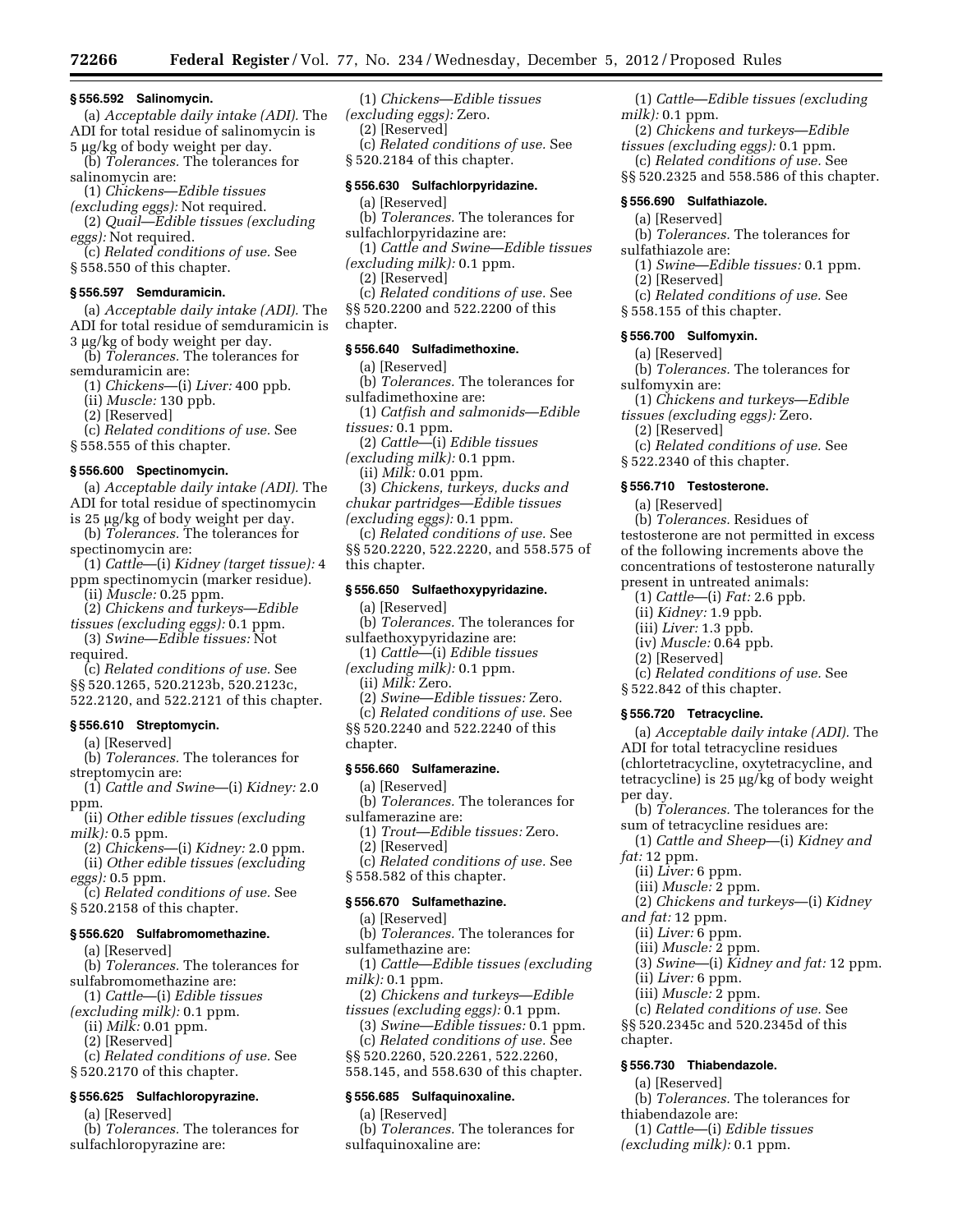- (ii) *Milk:* 0.05 ppm.
- (2) *Swine*—*Edible tissues:* 0.1 ppm. (3) *Sheep and Goats*—(i) *Edible*
- *tissues (excluding milk):* 0.1 ppm.
	- (ii) *Milk:* 0.05 ppm.

(4) *Pheasants*—*Edible tissues* 

*(excluding eggs):* 0.1 ppm.

(c) *Related conditions of use.* See §§ 520.2380a, 520.2380b, 520.2380c, and 558.615 of this chapter.

# **§ 556.733 Tildipirosin.**

(a) *Acceptable daily intake (ADI).* The ADI for total residue of tildipirosin is 10 mg/kg of body weight per day.

- (b) *Tolerances.* The tolerances for tildipirosin (the marker residue) are:
- (1) *Cattle*—(i) *Liver (the target tissue):*  10 ppm.
	- (ii) [Reserved]
	- (2) [Reserved]

(c) *Related conditions of use.* See

§ 522.2460 of this chapter.

# **§ 556.735 Tilmicosin.**

(a) *Acceptable daily intake (ADI).* The ADI for total residue of tilmicosin is 25 mg/kg of body weight per day.

- (b) *Tolerances.* The tolerances for tilmicosin (marker residue) are:
- (1) *Cattle*—(i) *Liver (target tissue):* 1.2 ppm.

(ii) *Muscle:* 0.1 ppm.

(2) *Sheep*—(i) *Liver (target tissue):* 1.2 ppm.

(ii) *Muscle:* 0.1 ppm.

- (3) *Swine*—(i) *Liver (target tissue):* 7.5 ppm.
- (ii) *Muscle:* 0.1 ppm.
- (c) *Related conditions of use.* See §§ 522.2471 and 558.618 of this chapter.
- **§ 556.738 Tiamulin.**

(a) *Acceptable daily intake (ADI).* The ADI for total residue of tiamulin is 25 mg/kg of body weight per day.

- (b) *Tolerance.* The tolerance for 8 alpha-hydroxymutilin (marker residue) is:
- (1) *Swine*—*Liver (target tissue):* 0.6 ppm.

(2) [Reserved]

(c) *Related conditions of use.* See

§§ 520.2455 and 558.600 of this chapter.

#### **§ 556.739 Trenbolone.**

(a) *Acceptable daily intake (ADI).* The ADI for total residue of trenbolone is 0.4 mg/kg of body weight per day.

(b) *Tolerances.* The tolerances for trenbolone are:

(1) *Cattle*—*Edible tissues (excluding milk):* Not required.

- (2) [Reserved]
- (c) *Related conditions of use.* See §§ 522.2476, 522.2477, and 522.2478 of

this chapter.

#### **§ 556.741 Tripelennamine.**

(a) [Reserved]

(b) *Tolerances.* The tolerances for tripelennamine are:

(1) *Cattle*—(i) *Edible tissues* 

*(excluding milk):* 200 ppb.

(ii) *Milk:* 20 ppb.

- (2) [Reserved]
- (c) *Related conditions of use.* See § 522.2615 of this chapter.

# **§ 556.745 Tulathromycin.**

- (a) *Acceptable daily intake (ADI).* The ADI for total residue of tulathromycin is
- 15 µg/kg of body weight per day. (b) *Tolerances.* The tolerances for CP–
- 60,300 (marker residue) are:
- (1) *Cattle*—*Liver (target tissue):* 5.5 ppm.
- (2) *Swine*—*Kidney (target tissue):* 15 ppm.
- (c) *Related conditions of use.* See § 522.2630 of this chapter.

#### **§ 556.746 Tylosin.**

- (a) [Reserved]
- (b) *Tolerances.* The tolerances for tylosin are:
- (1) *Cattle*—(i) *Liver, kidney, fat, and muscle:* 0.2 ppm.
	- (ii) *Milk:* 0.05 ppm.
- (2) *Chickens and turkeys*—(i) *Liver, kidney, fat, and muscle:* 0.2 ppm.
- (ii) *Eggs:* 0.2 ppm.
- (3) *Swine*—*Liver, kidney, fat, and muscle:* 0.2 ppm.
- (c) *Related conditions of use.* See §§ 520.2640, 522.2640, 558.625, and 558.630 of this chapter.

#### **§ 556.748 Tylvalosin.**

- (a) *Acceptable daily intake (ADI).* The ADI for total residues of tylvalosin is
- 47.7 mg/kg of body weight per day. (b) *Tolerances.* A tolerance for
- tylvalosin in edible tissues of swine is not required.
- (c) *Related conditions of use.* See § 520.2645 of this chapter.

#### **§ 556.750 Virginiamycin.**

- (a) *Acceptable daily intake (ADI).* The ADI for total residue of virginiamycin is 250 µg/kg of body weight per day.
- (b) *Tolerances.* The tolerances for virginiamycin are:
- (1) *Cattle*—*Edible tissues (excluding milk):* Not required.
- (2) *Chickens*—*Edible tissues*
- *(excluding eggs):* Not required.
- (3) *Swine*—(i) *Kidney, skin, and fat:*  0.4 ppm.
	- (ii) *Liver:* 0.3 ppm.
	- (iii) *Muscle:* 0.1 ppm.
- (4) *Turkeys*—*Edible tissues (excluding eggs):* Not required.
- (c) *Related conditions of use.* See
- § 558.635 of this chapter.

# **§ 556.760 Zeranol.**

(a) *Acceptable daily intake (ADI).* The ADI for total residue of zeranol is 1.25 mg/kg of body weight per day.

(b) *Tolerances.* The tolerances for zeranol are:

- (1) *Cattle*—*Edible tissues (excluding milk):* Not required.
- (2) *Sheep*—*Edible tissues (excluding milk):* 20 ppb.
- (c) *Related conditions of use.* See § 522.2680 of this chapter.

#### **§ 556.765 Zilpaterol.**

- (a) *Acceptable daily intake (ADI).* The ADI for total residue of zilpaterol is
- 0.083 µg/kg of body weight per day. (b) *Tolerances.* The tolerances for
- zilpaterol freebase (marker residue) are: (1) *Cattle*—*Liver (target tissue):* 12
- ppb.

ppm.

- (2) [Reserved]
- (c) *Related conditions of use.* See § 558.665 of this chapter.

# **§ 556.770 Zoalene.**

- (a) [Reserved]
- (b) *Tolerances.* The tolerances for
- zoalene and its metabolite 3-amino-5 nitro-o-toluamide are:
- (1) *Chickens*—(i) *Liver and kidney:* 6 ppm.

(2) *Turkeys*—*Liver and muscle:* 3

(c) *Related conditions of use.* See

**PART 558—NEW ANIMAL DRUGS FOR** 

15. The authority citation for 21 CFR part 558 continues to read as follows: **Authority:** 21 U.S.C. 360b, 371.

16. In § 558.95, add paragraph (c) to

(c) *Related tolerances.* See § 556.75 of

17. In § 558.185, revise paragraph (c)

(c) *Related tolerances.* See § 556.168

18. In § 558.235, add paragraph (c) to

(c) *Related tolerances.* See § 556.224

19. In § 558.464, add paragraph (c) to

(ii) *Muscle:* 3 ppm. (iii) *Fat:* 2 ppm.

§ 558.680 of this chapter.

**USE IN ANIMAL FEEDS** 

**§ 558.95 Bambermycins.**  \* \* \* \* \*

\* \* \* \* \*

to read as follows: **§ 558.185 Coumaphos.**  \* \* \* \* \*

of this chapter. \* \* \* \* \*

read as follows:

of this chapter.

read as follows: **§ 558.464 Poloxalene.**  \* \* \* \* \*

**§ 558.235 Efrotomycin.**  \* \* \* \* \*

read as follows:

this chapter.